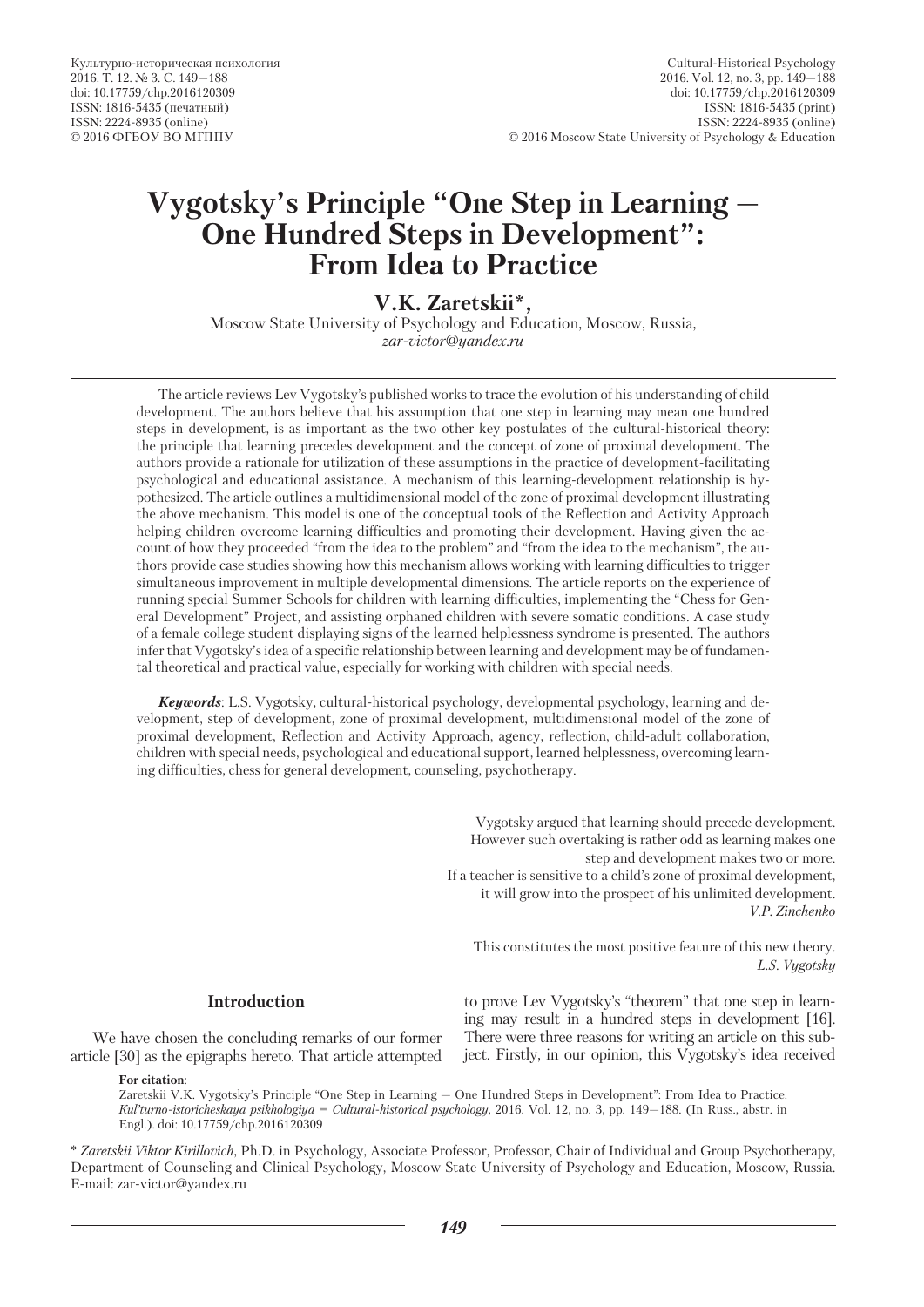undeservedly little attention, just like his concept of the zone of proximal development (which is an area of action where the child — adult collaboration may bring about beneficial developmental outcomes). Surprisingly, although almost all Vygotsky's disciples and researchers of his legacy emphasized and attached value to his idea that learning preceded development, they kept silent about another idea. According to that idea, learning did not just precede development but under certain circumstances resulted in a qualitative advance measured by many steps. The review performed in 2015 failed to find relevant references to this assumption in foreign literature. Although the number of references to Vygotsky's works amounted to tens of thousands according to Anne-Nelly Perret-Clermont [48] (report on the International Symposium "Scientific School of L.S.Vygotsky: Traditions and Innovations" (Moscow, 27—28 June 2016)), the researchers found no references to quotations and discussion of this idea, as if there were a peculiar conspiracy of silence against this assumption. For instance, "The Cambridge Companion to Vygotsky" had a chapter on "Thinking and Speech" which included the section called "Metaphor". However the given statement was left unmentioned among the variety of Vygotsky's metaphors [61].

Indeed, the Russian authors showed no inclination to mention this Vygotsky's statement either. David Elkonin, Vasily Davydov, Piotr Galperin neither mentioned, nor made any comments about it. The only two authors who laid emphasis on the idea were Lyudmila Obukhova [46] who quoted this place in Vygotsky's works as important for understanding of development, and Vladimir Zinchenko, who gave an account of his understanding of a special nature of the learning-development relationship in a short but brilliant essay about Lev Vygotsky [35].

The second reason for writing that article dealt with objectives relating to practice of helping children with special needs. From this perspective, the question whether education of these children and, especially, children with a complex of disturbances and complications, might be designed so that their development could progress in quantum leaps, was vital rather than pertinent. If this mechanism existed, then such children as orphans with severe somatic conditions and corresponding developmental deficits would have a chance for normal development and actualization of their potential. Lack of this mechanism would most likely mean lack of the chance. One of the major directions of the authors' practice was facilitation of such children's development. Therefore, a search for evidence proving this Vygotskian "theorem" would make special sense.

The third reason related to "Thinking and Speech", Vygotsky's book recognized world-wide as one of his major works (please note, the book is also known as "Thought and Language" to non-Russian readers), and introducing the idea of a specific relationship between learning and development in Chapter 6. To be more precise, it related to the fact that up to then (2015), the book had been stimulating debate on an astonishing subject, namely, *what* was it about!

At first sight, this question was naïve, only at first sight, though. As a matter of fact, for one thing, Vygotsky's paradigm of the human mind and its development has remained far from complete. The nature of his publications showed that his research program had just started to develop during the last two years of his life. Secondly, Vygotsky's thought was exceptionally dynamic centering around several epicenters. This might explain why various authors, even his closest disciples and colleagues, viewed Vygotsky's work from different perspectives. David Elkonin who studied development all his life, believed that Vygotsky's main issue of interest was consciousness (rather than development). Alexander Luria, the author of an afterword to "Thinking and Speech" published in the second volume of Vygotsky's collected works, left the subject of development aside, making only a passing reference to significance of the zone of proximal development concept. Vygotsky's main book "Thinking and Speech" was labeled a book about "thinking", "verbal thinking", or thinking and speech development [16; 42; 45; 61]. Gita Vygodskaya and Tamara Lifanova argued, "…This book is entirely devoted to development in general from beginning to end" [8]. We quite agree with this statement. A review of the periods of Vygotsky's work provided evidence that development remained the main subject of his work throughout his ten-year professional career [30]. However, it took him quite a time to turn to this subject. In 1924—1929, the term "education" dominated the titles of his works relating to developmental issues, and the term "development" occurred only twice (among 77 publications) in 1928 and 1929. Both works discussed the issue of a child's cultural development<sup>1</sup>.

In 1930, L.S. Vygotsky turned to the subject of development and this term appeared in the titles of his 25 writings (of 95 works written as of the time). One of Vygotsky's last texts introduced the idea of a hundred steps in development which might be considered as the last in a sequence of developmental concepts developed by him. Our previous article [30] attempted to draw the readers' (and Vygotsky's admirers) attention to this assumption as especially relevant for the Vygotskian conceptual framework. We also attempted to discern a hypothetical representation of a crucial developmental mechanism in this image. We partially replicate the former line of reasoning in Parts 1 and 2 hereof. Part 3 provides case studies illustrating how the "mechanism" where one step in learning may lead to many steps in development, works.

## **Part 1. From Problem to Idea**

Assuming that Vygotsky's cultural-historical theory centered around the subject of human development and its conceptualization, we will attempt to reconstruct the journey Vygotsky's thought travelled to arrive at the idea which we believe to be pivotal.

<sup>&</sup>lt;sup>1</sup> It is interesting that Lev Vygotsky and Boris Varshava (deceased 1927) left the term "development" aside in their "Psychological Dictionary" [7] written and published in 1931.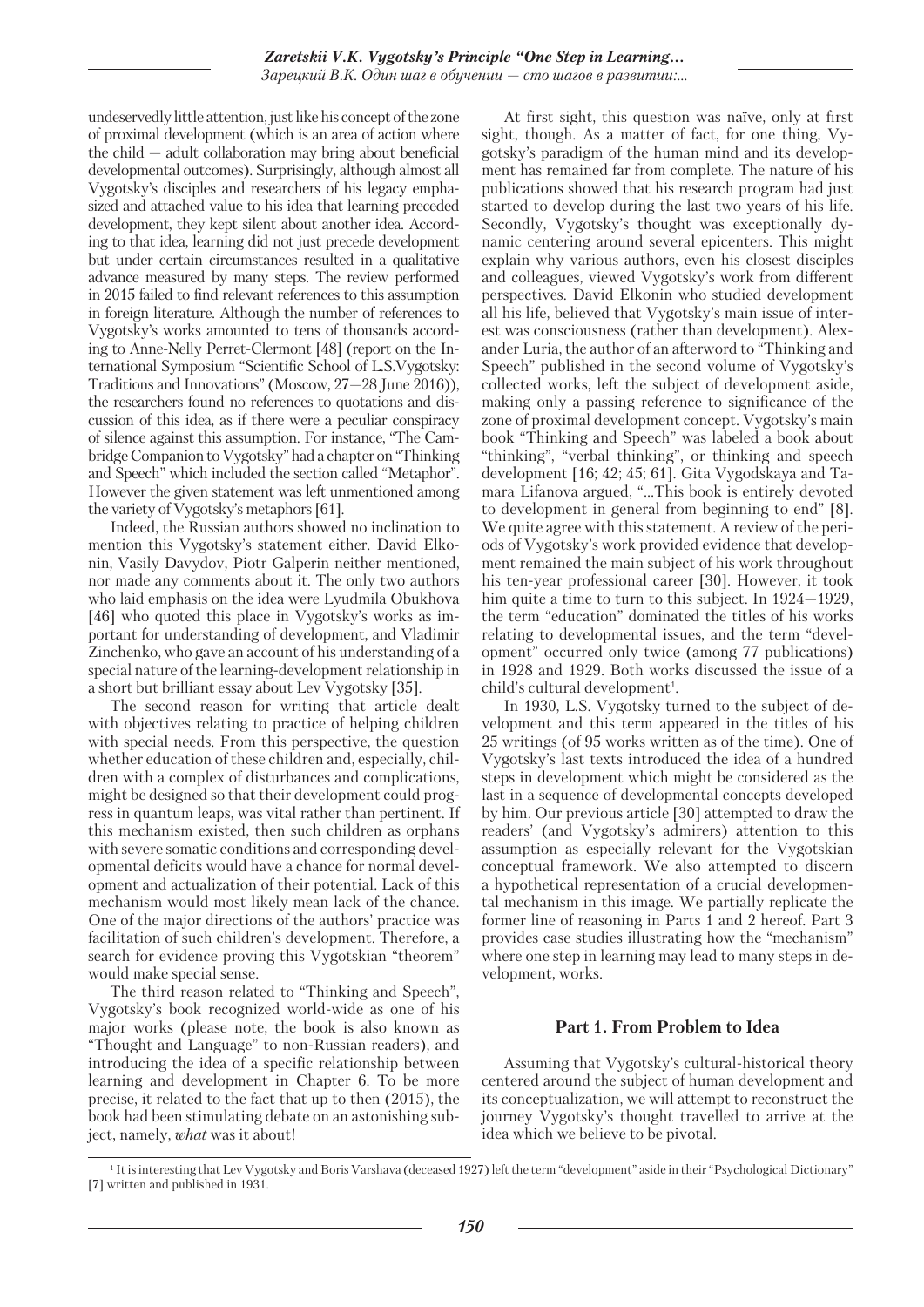Let us briefly clarify our understanding of his idea that a single step in learning may lead to many steps in development.

In our opinion, this statement contains three main perspectives.

The first idea designates the need for actual implementation of the assumption that learning precedes development.

The second represents the idea that learning "something special", something relevant for a given case, may trigger beneficial developmental effects in several dimensions simultaneously.

The third perspective deals with an implicitly contained — rather than explicitly verbalized — problem statement that learning can (and needs to) be performed in a way so that it could facilitate development. The question is *how* to do this?! What are the conditions that would make this effect possible? (In various contexts, L.S. Vygotsky argued that learning would not necessarily bring about development, and that development would not be brought about by *any* learning.)

Let's make an attempt to reconstruct how L.S. Vygotsky arrived at this idea.

At first, we would like to consider Vygotsky's decade-long journey through the lens of evolution of his developmental ideas. The corresponding review of Vygotsky's works has enabled us to single out five periods. Vygotsky's career in psychology is commonly divided into three periods: the first period of 1924—1927 years, the second period of 1928—1931 years, and the third period of 1932—1934 years. [11; 42; 45; 61, 62 etc.]<sup>2</sup>.

However from the perspective of our discussion, we single out two other periods relating to turning points in Vygotsky's conceptualization of development.

*The first period:* 1924—1927. L.S. Vygotsky started his psychological career. He focused on development and education of "mentally retarded and physically handicapped" children; introduced pioneering conceptualizations of psychology of children with special needs; defined the issue of development in terms of the learning objectives, socialization and professional education of children with various deficits. During the same period (1926), he wrote "Pedagogical Psychology" [14] wherein he argued that the child's role in his/ her learning and development was indeed significant. This period revealed three other lines of his conceptual thinking.

The first line of Vygotsky's thought reflected on the issue of consciousness. His essay [13] published in 1925 interpreted consciousness a connection between, interaction of "the systems of reflexes" — rather than "the connection of activities" as he defined it later). This perspective might have formed under the influence of Ivan Pavlov's and Vladimir Bekhterev's authority.

The second line of thought accounted for reflection on the difference between the human mind and the animal mind. It gave birth to Vygotsky's assumption that "the formula of human behavior includes the part that animals lack, that is: historical experience, social experience, and doubled experience" [13, P. 85].

The third line dealt with a search for the "signs" used by these new members of the formula to relate to each other. In 1925, Vygotsky introduced the corresponding formula having placed a plus sign between historical and social experience and having defined the result as "doubled experience".

*The second period:* 1927. It was the period of Vygotsky's self-identification within the framework of contemporary scientific psychology, as reflected by his key methodological work "Historical Meaning of the Crisis in Psychology" published for the first time in 1982 only [15]. One should keep in mind that Vygotsky wrote it in a hospital bed having spent over six months there getting treatment for a virtually terminal diagnosis and showing no improvement [11]. The final part of the text carried an air of a testament, of instruction to the future generations of psychologists, of something that the author himself would have most probably had no time to do. However Fortune gave him another 7 years of life and work.

"Historical Meaning of the Crisis in Psychology" was mostly devoted to the methodology of a new approach to psychology resting on philosophy and practice. It set a goal of developing some in-between, intermediate layer of concepts (in between materialist dialectics and realities under study). Vygotsky wanted to find a new name for this new science but eventually reserved the name "psychology" for it, emphasizing that it was to be "materialist" and "historical", though. Vygotsky considered historical materialism — which described the society development as a natural change of economic formations to be a model for such science. Therefore, he argued that there was a need for developing concepts that would not only explain and describe the human psyche but also would help to master it. According to L.S. Vygotsky, the cause of the crisis and the driving force of development, respectively, had lain in a tremendous growth of applied psychology and emerging psychological practices.

He designated the practice of education as one of such practices. Confrontation with practice … compelled "psychology to reform its principles so that they may withstand the highest test of practice" (15, P. 387). And further: "The importance of the new practical psychology for the *whole* science cannot be exaggerated. The psychologist might dedicate a hymn to it" (ibid, P. 387) (Translation of the quotes adopted from Vygotsky, Lev. *The Historical Meaning of the Crisis in Psychology: A Methodological Investigation.* In *The Collected Works of Vygotsky*; Plenum Press, 1987).

The fact that Vygotsky prioritized the role of practice in development of the "new" psychology received wide recognition upon publication of "Historical Meaning of the Crisis in Psychology". We call the period covering the time when this writing appeared, "Vygotsky's selfidentification", as he did not only set the goal of developing a new methodology, i.e. a system of "intermediate, concrete concepts appropriate for the scale of this sci-

<sup>&</sup>lt;sup>2</sup> The period of Vygotsky's work that culminated in "Psychology of Art" is sometimes designated as the first period of Vygotsky's legacy [44]. Herein, we start from his first works relating to developmental issues proper.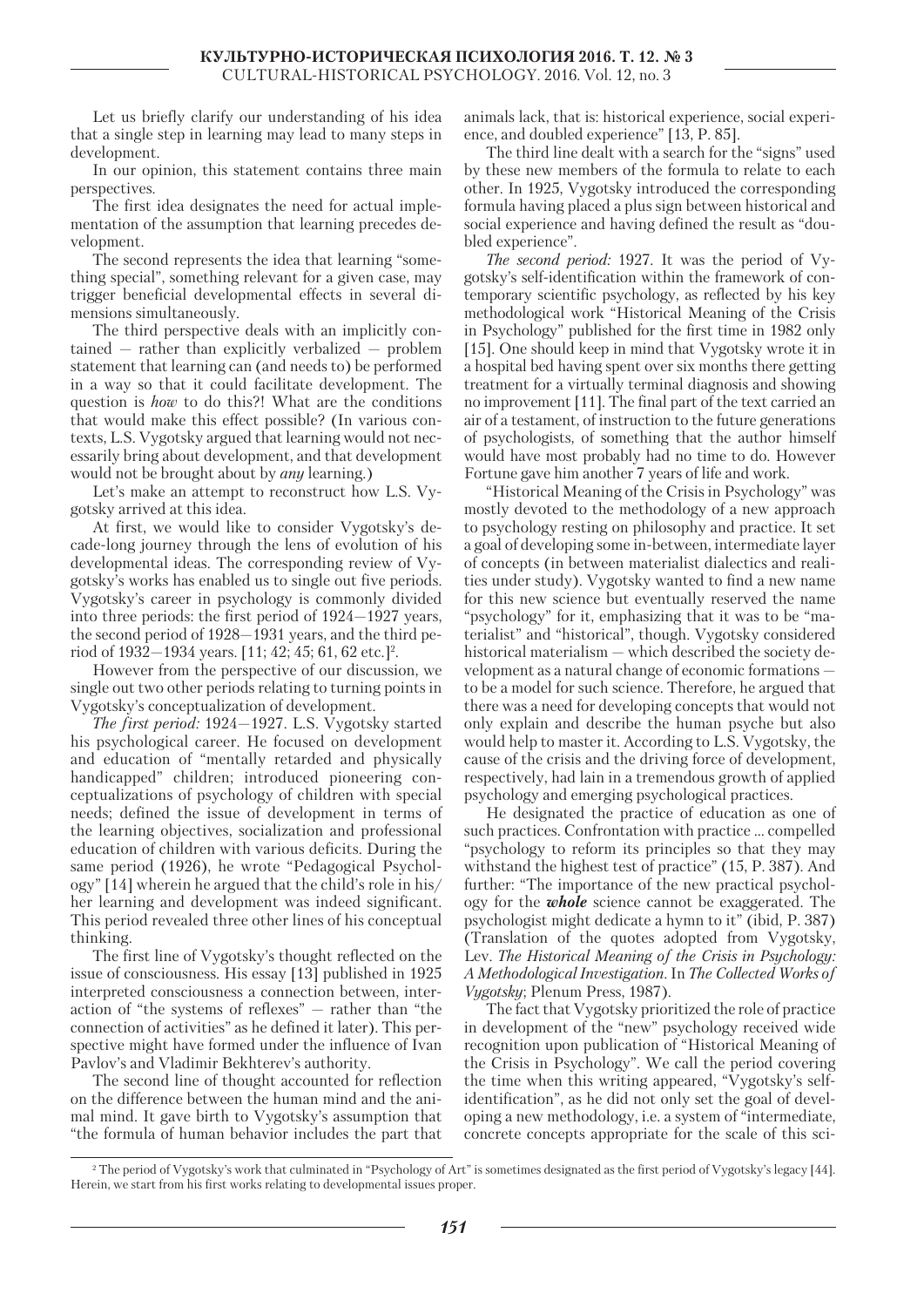ence" (15, P. 419), but also identified himself with this methodology. We attempt to show that all his further work focused on developing such a conceptual framework that would allow for meeting objectives of his own practice.

His practice lay in the field of working with children with special needs. L.S. Vygotsky remained involved in this issue from beginning (since starting his career in psychology) till end. He kept focusing on three aspects: how normal development evolved; how abnormal early development evolved and how the conditions for reversing abnormal development could be created3 .

During these years, L.S. Vygotsky proposed an important assumption that development of normal and "defective" children (by the way, Vygotsky tended to avoid suchlike contemporary terms designating children with special needs) might be governed by the same laws and sought to discover those laws. As early as in 1924, he wrote that "…blindness is a normal rather than morbid condition for a blind person" [12, P. 68]; that "…Pedagogical Hygiene is right in advising that a blind child should be treated as if he were able to see" [ibid., P. 69]; and that "…social education will overpower defectiveness. Then, it might be that people will hardly understand us if we say that a blind child is defective, but blind shall they name a blind child, and deaf shall they name a deaf child and *no other way"* [ibid, P. 72].

Coming back to Vygotsky's 1927-year's work [15], we would like to focus on one thread of Vygotsky's argument which— could be considered as a clue to understanding the roots of his idea in some sense. According to Nikita Alekseev [1], this thread of argument could actually serve kind of "modeling representation" for understanding of the learning-development relationship.

When assuming that there was a need of the new methodology, Vygotsky addressed Leon Binswanger's work (1922) which he turned to repeatedly throughout the text. He referred to Binswanger who had recalled "… Brentano's words about the amazing art of logic which makes *one* step forward with a thousand steps forward in science as a result" [15, P. 419] (Translation of the quote adopted from Vygotsky, Lev. *The Historical Meaning of the Crisis in Psychology: A Methodological Investigation.* In *The Collected Works of Vygotsky*; Plenum Press, 1987).

Seven years after, when discussing child (rather than science) development, L.S. Vygotsky wrote his famous statement that a single step in learning might mean a hundred steps in development. Clarifying it, he drew a direct analogy between science and child development. "Learning a new method of thinking or a new type of structure produces a great deal more than the capacity to perform the narrow activity that was the object of instruction. It makes it possible to go beyond the direct outcome of learning" [16, P. 230]. Please keep in mind that this statement was given in Chapter 6 devoted to development of *scientific* concepts in children, which was written in 1934. In other words, both in 1927 and 1934, Vygotsky discussed scientific thinking — development of thinking in science in the first case, and development of "scientific" thinking in childhood, in the second.

*The third stage:* 1928—1931. Having recovered from his illness, Vygotsky — inspired and equipped with the idea of the new methodology — flung into work. Most writings of the time revolved around developmental issues. Most texts focused on working with various categories of exceptional children. In 1928, 22 works of 30 related to developmental issues (including 16 writings on development of exceptional children). In 1929, only 8 (of 18) works were devoted to development with half of them relating to normal development. In 1930, 21 writings of 30 touched on the developmental issues directly or indirectly (17 works were devoted to abnormal development). This period ended in 1931 culminating in "The History of Development of Higher Mental Functions", the epoch-making work with a self-explanatory title partly reflecting Vygotsky's 1927-year's conceptualization of psychology as a historical science [17]. "The History" gave a methodological clue (the new logic, according to Brentano) allowing for taking a new perspective on child (human) development, consciousness and the specific nature of the human psyche versus the animal psyche (the line of Vygotsky's polemic with behaviorist and Gestalt-psychologists). It also provided a practically-valid method of research implying that research should be performed through learning.

Importantly, the phrase "cultural development" appeared in the titles of Vygotsky's articles in 1928 for the first time and constituted the beginning of the third period, which ended with the first mention of the word "history" in the title. From that moment on, the new psychology developed by Vygotsky became indeed "cultural-historical".

*The fourth period:* 1932 — March 1933. During this period, Vygotsky led fundamental experimental research resting on the new understanding of the human higher mental functions development (studies of attention, memory and cognition). Seemingly, the period ended with Vygotsky's final speech at the conference on the 23rd of March 1933 (the speech was published in Volume 4 of Vygotsky's Collected Works in "Problems of Age"), where Vygotsky introduced the notion of "zone of proximal development" as a crucial construct for understanding of the child's development as of a human being, a social creature [18]. *From that moment on, the conceptual framework of the cultural-historical theory was complete with emergence of the concept integrating an array of Vygotsky's groundbreaking ideas on the specific nature of the human development, on the human consciousness, on the role of culture and the child's interaction with other people, namely, the concept of the zone of proximal development.*

<sup>&</sup>lt;sup>3</sup> The key points of Vygotsky's speech were discussed by the panel of the Narkompros (People's Commissariat of Education) Academic Council for Social and Legal Protection of Minors at their II convention in May 1924. Vygotsky — making his first steps in psychology at the time — reported on the work of three Sections (for the blind, the deaf, the retarded children). Nadezhda Krupskaya who was present at the meeting, proposed to facilitate implementation of the report's key postulates and emphasized the idea "that there is a need to find effective ways to bring education of defective children closer to learning and education in a general education school… to include these children in social and professional activity" [11, P. 79].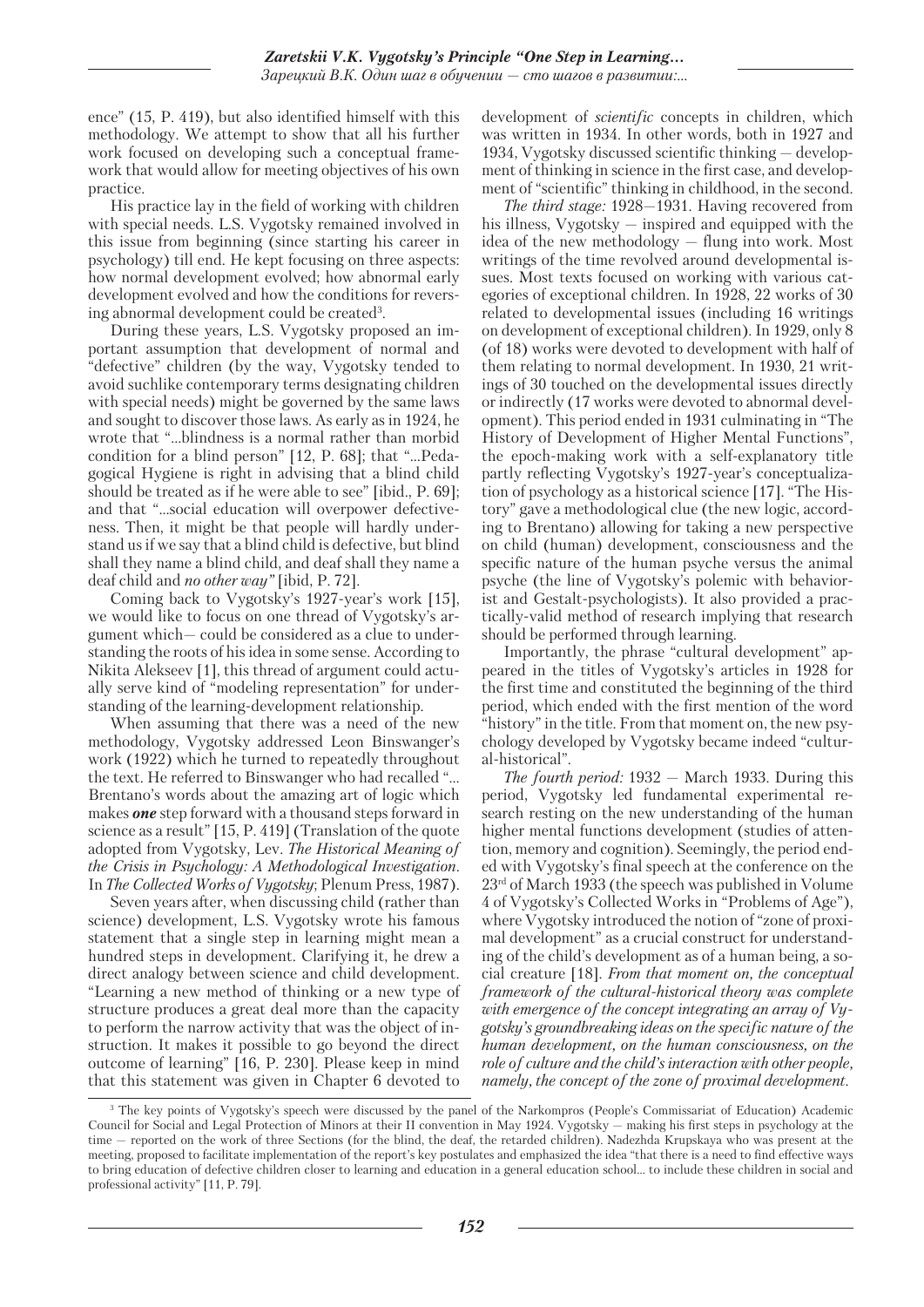*The fifth period:* March 23, 1933 — June 11, 1934. It was the times when every day counted. It was the times of a struggle, an emerging hate campaign, a terminal natural threat (his illness) and a social threat just as serious [11]. Both the "Biological" and the "Social" turned on Vygotsky and his cultural-historical theory. Those who used to extol Vygotsky, started subjecting him to fierce and unjust criticism. A while later (only two years after his death), his books would be withdrawn from libraries and destroyed; his articles would be excised from journals, and the surviving publications would be provided for reading only upon special permission. Still, it would happen later (1936—1956), and during the fifth period, Vygotsky was going through cultural and existential self-identification again, just like at a critical time in 1927, no matter what the "social situation" was. He started developing a research program based on the conceptual framework he had created. It is evidenced by the titles of his articles belonging to the period. We list them in the same order they appeared in Vygotsky's bibliography in Gita Vygodskaya' and Tamara Lifanova's book [11]: "The Problem of Age", "The Problem of Development", "The Problem of Consciousness", "The Problem of Learning and Development in School-Age Children", "The Problem of Development in Structural Psychology", "The Problem of Development and Retardation of Higher Mental Functions" (Vygotsky's last speech given 6 weeks before his death). Two other works — "The Problem of Child Development in Arnold Gesell's Research" and "The Problem of Speech and Thinking in Piaget's Theory" — published in 1932 (please note that our periods partly overlap) and relating to the books by Arnold Gesell and Jean Piaget may as well belong to this list. Lev Vygotsky was never to realize the program he had outlined. It became the goal of his associates and disciples, and then their disciples and so on. Boris Elkonin has argued that today the fifth generation of adherents of the cultural-historical psychology works in Russia [30].

The life journey of Vygotsky's ideas was not simple. He remained virtually banned in the USSR, and unknown to foreign psychologists until 1956.

After the ban was lifted (we can imagine how much courage and effort his disciples had to invest to have it removed just a few years after the infamous Pavlovian Session), the first Vygotsky's publications started to appear. "Thinking and Speech", his main work, came up in 1956. "The History of Development of Higher Mental Functions" followed in 1960. In 1962, "Thinking and Speech" was translated into English and then into other languages. In the 1980s, 6 volumes of the Collected Works of Vygotsky were published. This collection was far from complete, but it gave an idea of the tremendous work he did over 10 years granted to him.

Consequently, cultural-historical psychology became increasingly popular. In the 1990s, the International Society of Cultural and Activity Research (ISCAR) was founded<sup>4</sup>. The authors participated in two ISCAR's congresses — in San-Diego (2008) and Sydney (2014), and noticed a positive trend: whereas in 2008 the congress welcomed representatives of 45 countries, as many as 62 countries were present in 2014!

What was the secret of such rapid growth of the popularity of Vygotsky's concepts? Was it really due to publishing the Russian edition of his Collected Works only?! We believe that the 1980s—1990s became a meeting point of two factors that brought about this "chemical reaction". This roaring response was somehow catalyzed by an essential feature of the cultural-historical theory. This was why "the chemical reaction" produced such a "vigorous release of energy".

The 1980s—1990s was the times when:

For one thing, unpublished writings of Vygotsky came up together with the opportunity to read authentic editions of his original works (it is important as Vygotsky's ideas have been frequently misrepresented, either intentionally or not);

For another thing — and this factor is most impor $tant - there was a surge in demand for psychology in$ various fields of practice. In other words, Vygotsky's times had come back but had completely changed their quality. The end of the 1980s saw the appearance of publications on academic and applied psychology [59]; ergonomics (a neoclassical complex practice-focused science utilizing psychology as its basic constituent) [23]; psychological practice [8] etc. Foreign practical psychologists flooded into Russia translating Western approaches.

It seemed that the concept that had been developed over several years by a small group of very young people (their leader Vygotsky died before he reached 38) a few decades ago, at a different historical time, and had lain still on the Spetskhran shelves (*Note*: Spetskhran — the Russian abbreviation for restricted access collections and archives in the USSR), would fail to compete with methods and approaches intensively and continuously developed by many generations of researchers and practitioners<sup>5</sup>.

Nevertheless, the cultural-historical psychology turned out to be even more than merely competitive. It started to successively win new and new fields of practice re-conceptualizing them, enriching its own conceptual framework which — from the very beginning — rested on philosophy and practice as formulated by Vygotsky in his 1927's work [15] (this integrative nature seems to be the core feature of the cultural-historical psychology).

Only few concepts and theories turned out to be useful for actual practice, even though there were many

<sup>4</sup> In 2014, in Sydney, ISCAR's Executive Committee decided to rename the association as the International Society of Cultural-historical Activity Research without changing the abbreviation).

<sup>5</sup> Of course, Vygotsky's works did not merely lie on the shelves and suffered annihilation. His disciples, relatives and close people saved all his texts, synopses, and notes, and kept on doing what they had started with their Teacher. This feat — alongside the conceptual cultural-historical power of the approach itself — is the crucial factor ensuring that Vygotsky has become known worldwide as the founder of a new approach in psychology.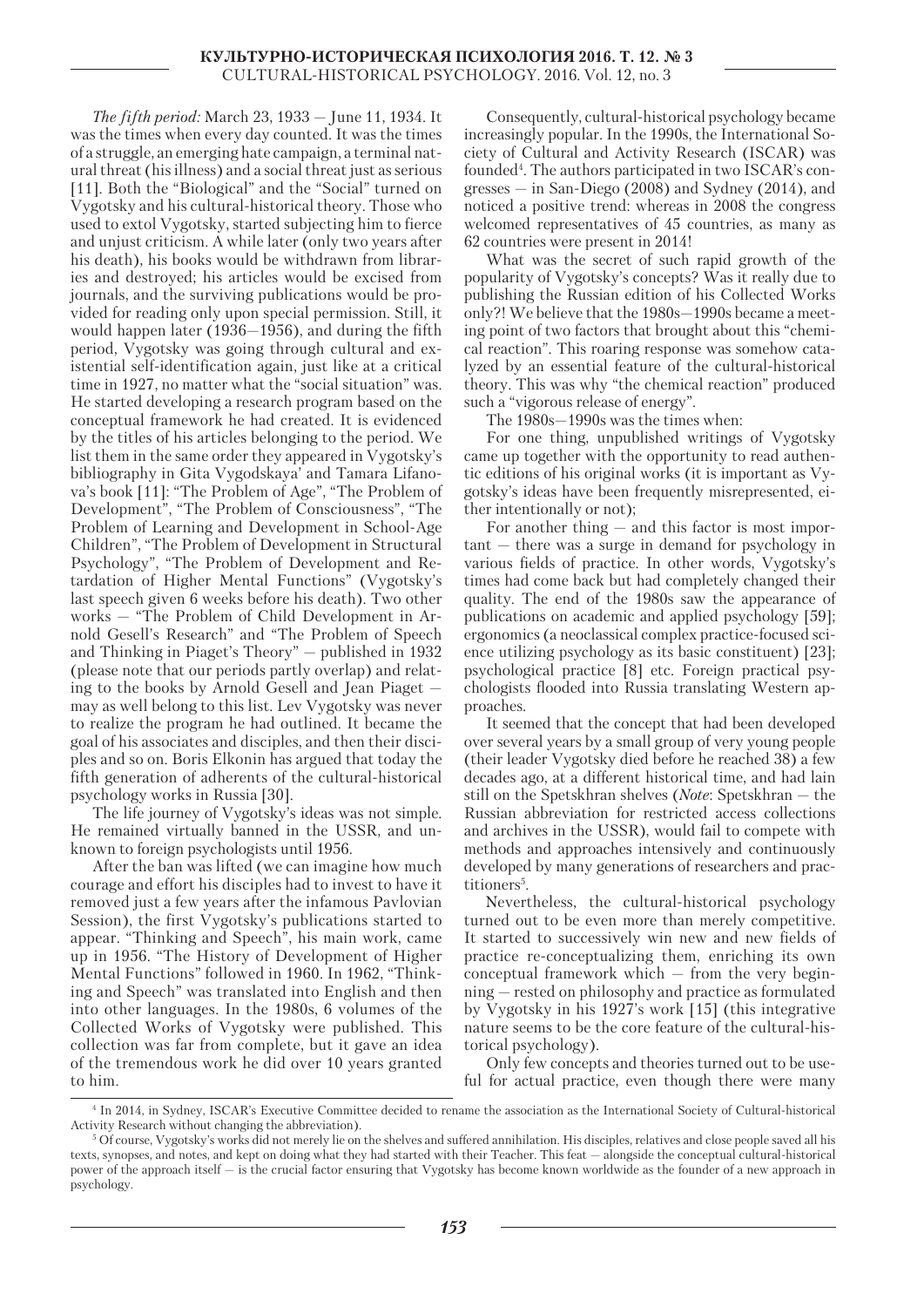concepts describing mental processes and theories providing brilliant explanations of the latter<sup>6</sup>.

Cultural-historical psychology was one of "useful" theories, as Vygotsky created it as a practical tool (he called his approach "instrumental", by the way). The heuristic potential of Vygotsky's concepts unfolded gradually. This journey could be traced on the example of the "zone of proximal development" (ZPD) which has travelled an amazing path from some marginal general aspect of the cultural-historical concept (frequently left unmentioned in psychological literature) to a major methodological principle in neuropsychology [4; 38], developmental education [22; 50; 55; 56; 57; 58 etc.], special education [39], and psychotherapy in recent years [51; 52]7 .

Today, the ZPD concept is used as a fundamental principle (or a point of reference) for developmental diagnostics and education (remediation and development) of children. Still, implementation of this principle has posed a serious challenge in terms of methods and techniques to be employed. This is the point when the methodological issue of the philosophy-practice relationship has come up implying the need for development of an intermediate  $-$  as Vygotsky put it  $-$  level of effective concepts that would designate the object of efforts, and would equip a practitioner with methods enabling him/ her to handle this object effectively.

Vygotsky developed his theory as a practical tool, and its inherent (initially planned) focus on practice seems to have determined the rapid growth of its popularity and relevance on the cusp of the 20th and 21st centuries. So far, the cultural-historical theory has continued extending its scope of practical application and deepening its theoretical concepts. Specialists conversant with Vygotsky's concept keep uncovering it for themselves unveiling its hidden potential (see for example [27; 51; 52]).

The same thing happened to the ZPD concept. The end of 1990s and the beginning of 2000s welcomed the groundbreaking publications on the learning-development relationship viewed through the lens of ZPD [5; 25; 40; 47; 53]. ZPD ceased to be considered as a plane of action. Rather, it was viewed as a complex multidimensional space wherein the idea of one step in learning triggering several steps in development, suddenly acquired a deep operational (i.e. practice enabling) meaning. This idea of the multidimensional ZPD found its first application in the field that Vygotsky started his practice with, namely, research into exceptional children's development and search for ways to facilitate this process.

The question whether educational, psychological, counseling and psychotherapeutic work with exceptional children could be designed *so* that one step in learning would facilitate many steps in development, has become critical in this field. As a matter of fact, there is no alternative way for these children, but this path opens feasible prospects to them, and the experience shows that

it is possible. The question is, what the prerequisite conditions are? How can one conceptualize a hypothetical mechanism ensuring that the child-adult collaboration produces a quantum leap in development?

## **Part 2. From Idea to Hypothetical Mechanism**

This mechanism's functioning may be explained using the multidimensional model of ZPD. This model was developed in Reflection and Activity Approach (RAA) for the purpose of supporting children's development so that they could overcome learning difficulties [24; 25; 26; 27; 28; 29; 30; 31; 32; 33; 64 etc.]. As may be inferred from this statement, we are speaking about a helping practice. This help is provided in the course of learning as the child gets the adult's assistance when coping with his/her learning difficulties. Furthermore, the help targets facilitating the child's development rather than working on the challenges alone. Importantly, this model is based on the understanding of ZPD as a specific space of the child-adult collaboration. Developmental benefits brought about by this space may exist within certain limits only, and outside these limits, according to Vygotsky, this interaction is useless and may even be harmful to the child. The multidimensional nature of the model makes it special.

RAA arose as an approach that integrated practices of helping children with learning difficulties based on innovative approaches of teachers who succeeded in working with all categories of "difficult" children [29]. From 1996 till 2002, the authors sponsored a project named "Summer Schools for Children with Special Needs". The Schools gathered teachers and other specialists who had fruitful experience of working with various categories of exceptional children. The term "RAA" was introduced to describe the practice that had emerged during the Summer-School sessions provided by the Russian Language teacher Natalia Abasheva and the psychologist Victor Zaretskii in 1997 [24]. Later, this practice was thought over and extended, and the scientific rationale for it was formulated. RAA today is an approach to research and practice with specific theoretical and methodological principles resting on the Russian schools of developmental psychology (L.S. Vygotsky, P.J. Galperin, V.V. Davydov, D.B. Elkonin, N.G. Alekseev etc.), and techniques for their implementation [29].

What follows is a brief account of the essence and the content of this approach. We show how this approach views the mechanisms of the learning-development relationship within the framework of the child-adult collaboration; what conditions RAA provides to facilitate development and what factors contribute to this.

The starting point in RAA is a view that any challenge that arises in learning is a resource for development. Such challenges may include errors, difficulties, misunderstand-

<sup>&</sup>lt;sup>6</sup> The authors faced this methodological challenge as early as at college, when no existing concept of creative thinking turned out to be useful for meeting the objective of "developing creative thinking" or, at least, facilitating the process of creative task solving (28).

<sup>7</sup> In 2014, the author and Alla Kholmogorova made a presentation on "The Zone of Proximal Development in Education and Psychotherapy" at the ISCAR congress in Sydney. The first response of the congress participants was, "Well, all that's missing is Vygotsky in psychotherapy!" Nevertheless, the attitude to this issue had changed, and the presenter was eventually elected to the ISCAR Executive Committee.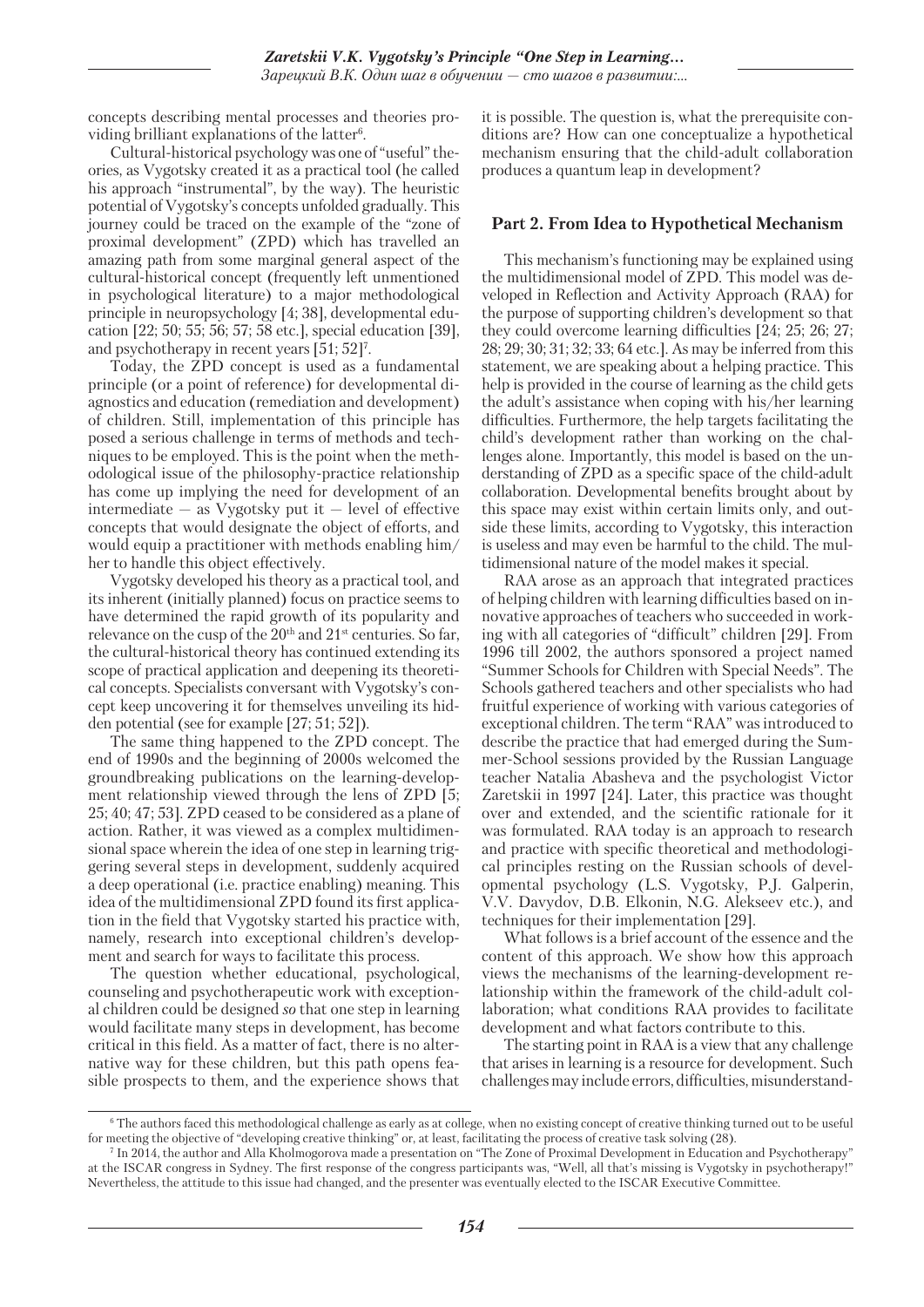ing, incapability (really existing or imagined by the child), persistent academic failure, educational neglect etc. However such challenges may be also due to natural factors relating to limited health capabilities, e.g. disability.

The challenge that has arisen in the course of learning tells the adult that the child is unable to do something by him/herself. Thus, the child's task falls beyond the limits of his/her ZPD, according to Vygotsky. Alternatively, if the task is within the child's ZPD, it endows the adult with an opportunity to arrange the process of his/her interaction with the child so that the child could make this "step in development". RAA identifies and provides the rationale for several conditions that enable the child to make this step in collaboration with the adult, i.e. in practice, learning may precede development [29].

Here is a brief account of these conditions.

The first prerequisite condition is contact. The adult establishes meaningful and emotional contact with the child, wherein the child feels protected, supported and accepted by the adult; feels him/herself at ease communicating with the adult; understands the meaning of his/ her activity and why the adult's participation is necessary. The failure to establish this contact hinders fulfillment of the other conditions.

The second condition is, that development will occur if the child takes the position of a fully-fledged and legitimate agent of overcoming difficulties and reflecting on this activity.

The third condition implies that the child-adult interaction throughout this activity is collaborative, with the adult acting as an assistant to the main protagonist, that is, the child.

The fourth condition is that development results from the child's autonomous activity and his/her reflection of it carried out with the adult's help and support.

The fifth condition assumes that the child makes a step in development through "owning" modes of action implemented in cooperation with the adult (interiorization, according to Vygotsky [18]) and through reflecting on his/her own and shared modes of action.

The sixth condition indicates that in the course of joint activity aimed at overcoming a challenging situation, development may emerge in several areas simultaneously. In other words, "a single step in learning can represent a hundred steps in development" [16, P. 230].

We illustrate the latter assumption and the essence of RRA with a diagram representing multidimensional — rather than two-dimensional — conceptualization of ZPD (Figure 1), which has been developed by a number of Russian psychologists [see for example: 5; 40; 46; 53].

As follows from Figure 1 (this diagram is informally called "a flower"), development can be represented as a unique event in the child's life when a challenge creates the context for expanding the boundaries of the zones of actual and proximal development in several vectors simultaneously, and a new quality emerges. The child starts unfolding like a flower, hence the informal name of the diagram.

A detailed description of the diagram and specific examples of the steps in development (may it be at least several if not a hundred), follow.

The main idea of the approach is reliance on such resources as the child's sense of agency in learning, reflection and personal development. Correspondingly, the adult's task is to help the child feel him/herself an agent in his/her activity and its reflection; to be the child's partner-coworker; to enable the child to enhance his/her own resource. As the child requests the adult's help when he/she can't fulfill the task him/herself, that is, within his/her ZPD, the adult can assist the child so



*Fig. 1.* ZPD as a generality of dimensions of potential developmental steps. The diagram represents a challenge as a developmental resource and illustrates Vygotsky's assumption that one step in learning can represent a hundred in development [29]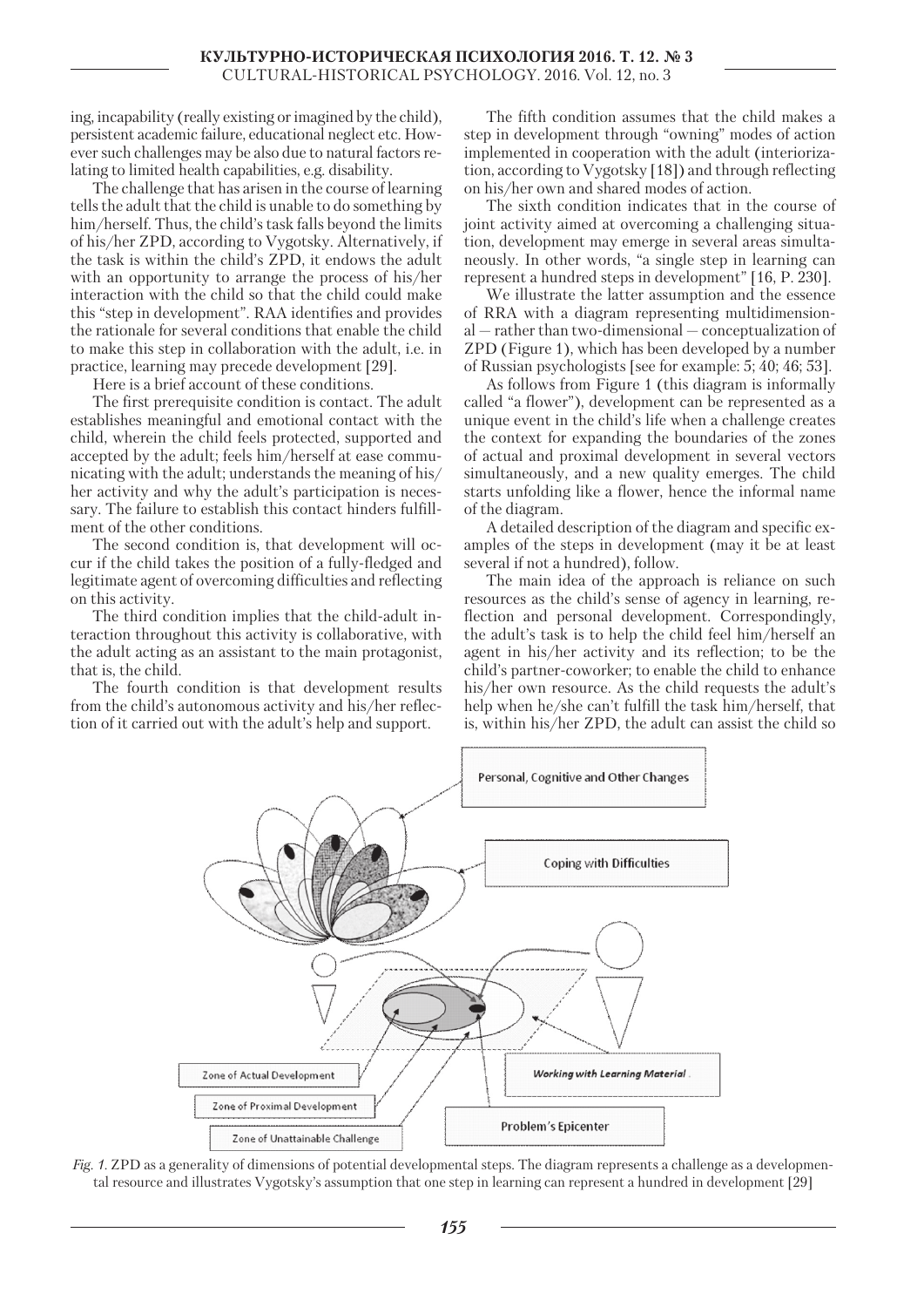that the child fulfills the task; understands what he/she could have done him/herself, what the adult has helped him/her with and what he/she needs to learn to fulfill suchlike tasks by themselves in the future. The approach received its name after two major processes performed by the learning child as an agent of activity.

*Reflection and Activity Approach (RAA) is a system of principles and techniques facilitating the child's development in the course of his/her collaboration with the adult and peers, which relies on supporting the child's sense of agency in terms of his/her activity, reflection, awareness, reforming and constructing modes of action.*

Learning-related development occurs through interiorizing the modes of joint actions. Developmental dynamics represents continuous expansion of the zones of actual and proximal development in terms of various dimensions of individual progress on the plane of learning and on other planes where various capabilities and personal qualities develop.

From the perspective of RAA, help is defined as support provided by the adult to facilitate the child's sense of agency and processes relating to implementation, reflection, restructuring and constructing modes of actions.

The child is viewed as the adult's coworker and partner, and, therefore, the actual lesson is a result of their co-creative activity. Teachers using RAA are guided by the general idea of the approach, its principles, limitations implied by the position of a coworker, the idea of providing help through reflection, as well as by some recommendations as to techniques. However, it should be reiterated that the actual process unfolds as spontaneous, creative and placing the teacher him/herself in the position of "a developing adult".

The adult's task is to identify learning-related ZPD; provide learning tasks matching the child's abilities so that it could be clarified what the child can/can't do by him/herself, and provide specific help. If the child's learning difficulties relate to deficits in "other dimensions", then the adult's assistance facilitates progress in these dimensions as well.

The dimension of "the ability to cope with one's difficulties" is crucial for children — especially children with persistent difficulties in learning or disabilities — as this dimension deals with development and enhancement of the child's sense of agency. Lack of experience of independent coping with various life (and learning) challenges can result in self-feeling similar to a phenomenon of learned helplessness introduced by Martin Seligman [63]. Learned helplessness may be caused by repeated fruitless attempts to act within the zone of unattainable challenge in children who faced educational neglect; or, alternatively, by overprotection for children with disabilities when the adult allows the child to perform no independent actions even within his/ her ZPD. Learned helplessness may become a factor suppressing progress in other dimensions as it hinders realization of the prerequisite condition — that is, developing the child's sense of agency in learning, self-development, selfactualization and self-effectiveness [60]. Lack of the sense of agency prevents activation of the major mechanisms that

are responsible for the onset of simultaneous progress in several dimensions regulated by the child's activity.

We believe that utilization of RAA to create conditions for development of the sense of agency and coping skills to overcome learning and life difficulties, represents a relevant and valuable resource, especially in terms of inclusive practice<sup>8</sup>, which is used only episodically so far.

During the joint activity with the adult, the child starts to understand what he/she can do autonomously, and which tasks would require the adult's help. Above all else, the child starts to see progress day by day. He/she feels that the limits of his/her abilities get expanded and — most significantly — becomes aware of the enabling factors.

This idea was very clearly articulated by a secondgrader who had just missed being sent to a school for mentally retarded children due to consistent academic failure. When a counselor (who observed the principle of collaboration and supporting the sense of agency) wondered whether the child would make the following task independently or together with the adult, the boy said, "We will make this exercise together, and I will try to make the next one by myself". Of course, a 9-year-old child diagnosed with "developmental delay" is unable to explain what the factors are, that enable him to do what they used to do together, by himself. However he knows the meaning of interacting with a counselor and sees the results of this: today he autonomously does things that he used to do together with the adult yesterday (just like Vygotsky put it). Contextual gains, small victories over mistakes and difficulties, conceptualization and changing of the modes of action, reflection on the previous and current experience somehow breach the totality of the learned helplessness. The child gets a space for action even though very narrow at first — where the child is successful and where the efforts invested bring about actual results (understanding causes of a mistake is nevertheless a positive outcome as it becomes clear what one needs to work on, what cause shall be eliminated).

Children whose learning experience has been mostly negative, who get used to being unsuccessful tend to exhibit signs of learned helplessness when learning. Perhaps, this is why, "the therapy with success" is most efficient and instructive for them. We give a detailed account of how one may work with learned helplessness. It is worth mentioning that equivalents of the learned helplessness syndrome of different severity may be found not only in children with disabilities who are used to their limitations and do not seek to overcome them, but also in nondisabled children who display persistent academic failure, come from troubled families and have nobody to help them cope with challenges. These children are often promoted from one grade to another so that grade retention could be avoided. Furthermore, these children find "work-arounds" themselves (cribbing during tests, avoiding speaking in front of the class, skipping lessons), or reconcile themselves to their failure to change their situation for the better and make no attempts to improve it at all. This behavior (lack of useful

<sup>&</sup>lt;sup>8</sup> It reminds us of the goal set by Nadezhda Krupskaya in 1924 to the participants of a meeting devoted to education of "defective" children when Vygotsky made his report [11].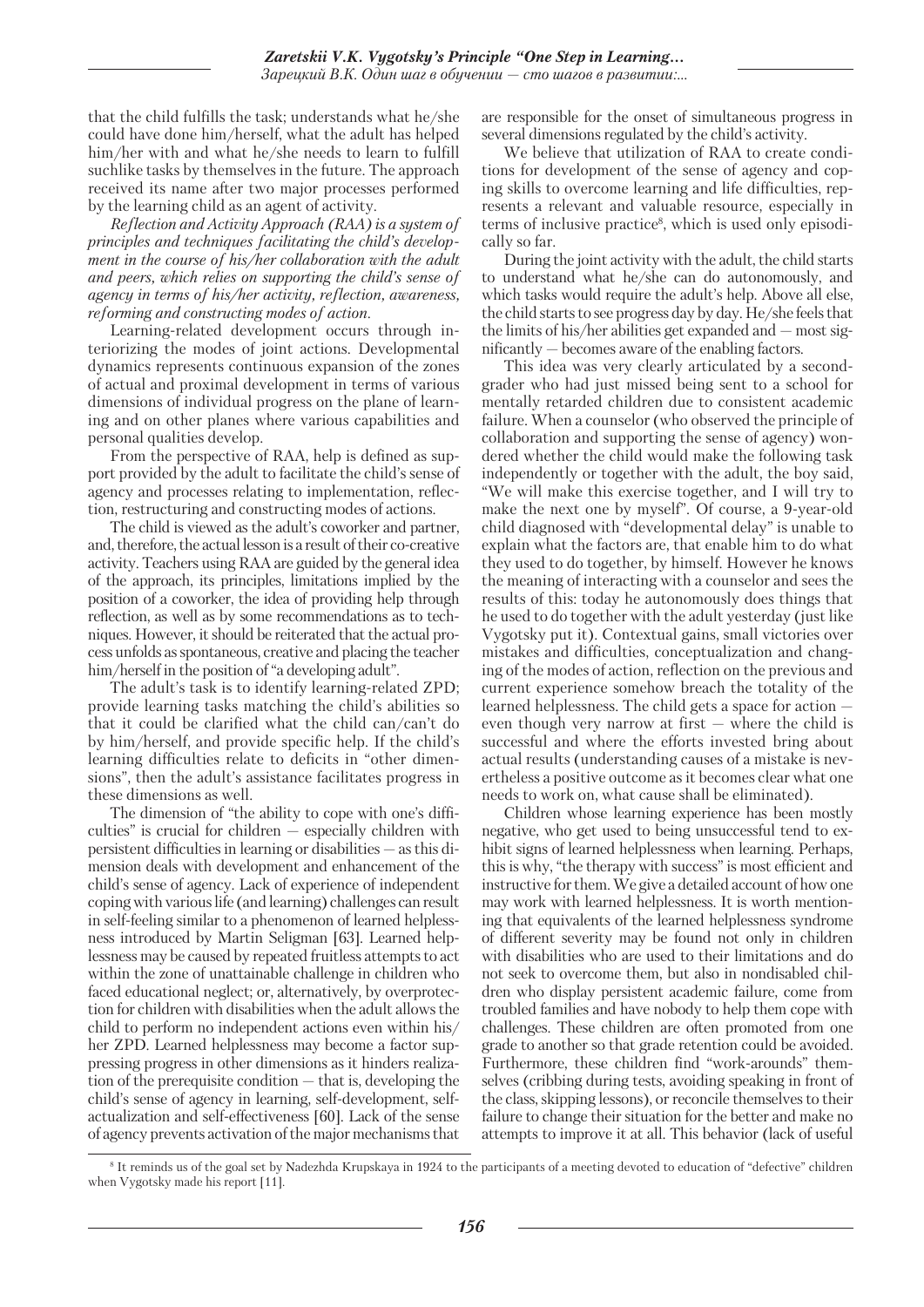activity) and the mode of experiencing the challenging situation (feeling helpless, unable to change anything, feelings of futility of efforts, self-doubt and lack of desire to do anything) make the situation traumatizing, potentially harmful for healthy mental functioning. Learning recedes into the background, and its psychotherapeutic potential [52], i.e. the possibility to facilitate fruitful personality change (personal development) staying within the framework of learning, comes to the foreground.

In this context, the problem's epicenter lies on the plane of the learned helplessness syndrome rather than on the plane of concrete modes of action. This syndrome needs to be specifically addressed by the adult (not necessarily a psychologist but a teacher or a parent). In this case, the plane of learning and the plane of learned helplessness swap places in some way (Figure 2).

Assistance targeting learned helplessness initiates improvement in the related dimensions (agency, reflection, willingness and ability to cope with difficulties, self-competence, meaning etc.). Figure 3 indicates the moment when these dimensions start changing by changing their color respectively.

On the one hand, these dimensions — or exclusion of their resources when coping with a challenge, to be precise — depend on the past experience that resulted in learned helplessness which oftentimes manifests itself as a loss of capacity to do even simple, doable things. On the other hand, "exclusion" of these resources reinforces learned helplessness and feeds the person's self-myth that he/she is incapable of this kind of activity.

If the child ceases investing efforts to overcome some learning difficulties, it may jeopardize his further development. This way of experiencing the challenging situation may entrench itself. Should another situation and another learning activity take place, the child may repeatedly view him/herself as incapable. His/her own activity may become selective; the life space may start narrowing and he/she may become a psychotherapy client, as the child's mental health may come under threat.

So, how may the personality qualities be developed through activity? For one thing, activity itself is not as important. It may be an activity involving insuperable difficulties, or it may be some neutral activity, e.g. a game of chess. The child who is being engaged in playing chess, may be quite skeptical about his/her ability to be successful in it. However, what if the activity is performed *so* that the success is inevitable?! We emphasize and focus the child's attention on the fact that our joint activity is always a success. As a matter of fact, success itself may be different. If the child learns something, then it is a learning success. If he/she has failed, but he/ she has been able to reflect on the mode of action and has become aware of the cause of failure, then the success lies in awareness, in a deepened understanding of what he/ she does and how he/she does this.

This focus on the content of activity distracts the child from hard feelings of helplessness and sets a positive mood even when there are no achievements in the activity itself. At the same time, it enables the child to get used to this activity. The child is indeed getting used to it as if he/she were walking carefully, feeling the ground to understand whether there was no danger to walk in that direction. The main challenge is to begin: to involve the child in activity whereas he/she firmly



*Fig. 2.* The multidimensional model of ZPD illustrating the case when the problem's epicenter lies on the plane of personality rather than on the plane of concrete modes of action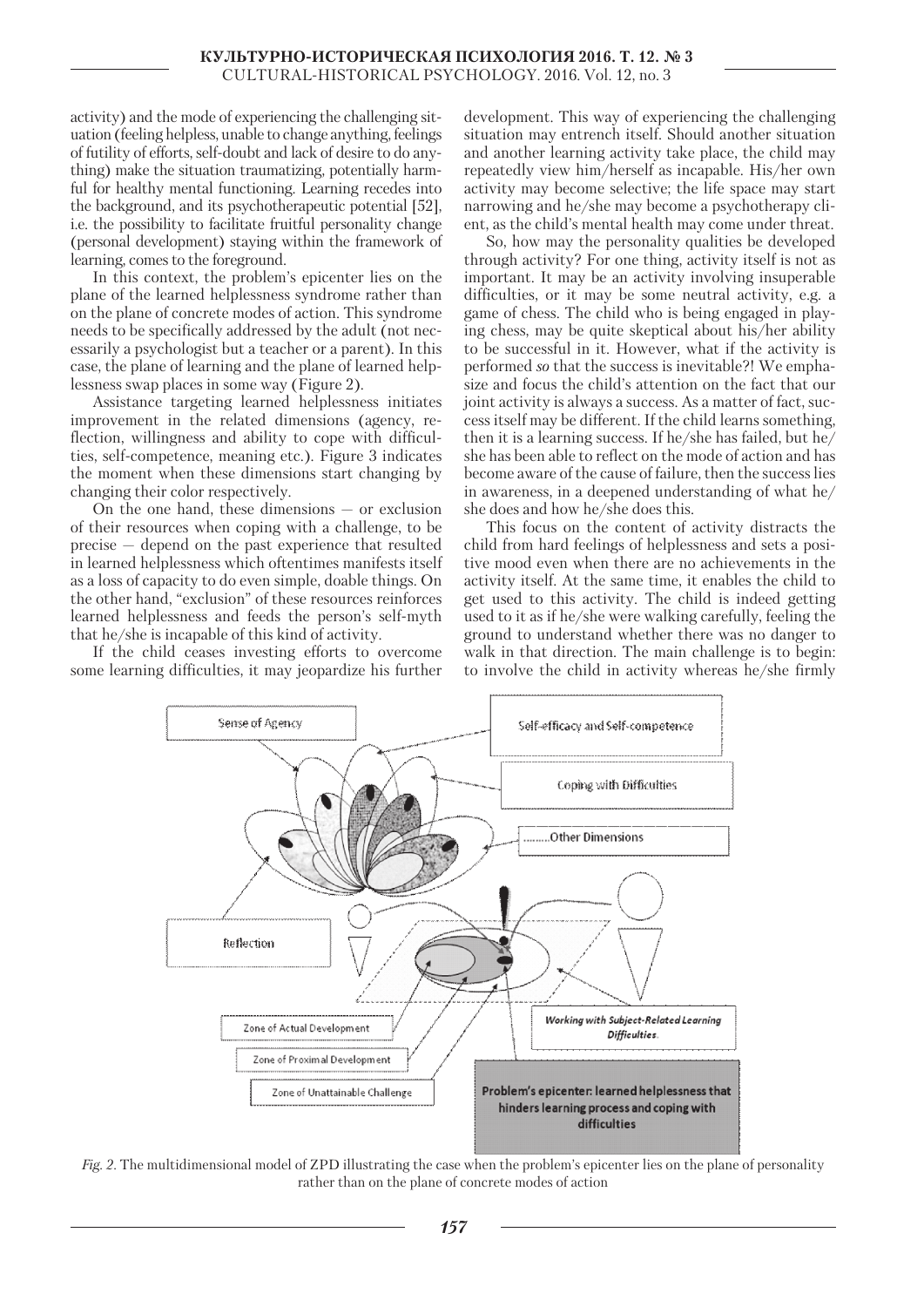

*Fig. 3.* The multidimensional model of ZPD illustrating the point when the improvement in the learned-helplessness-associated dimensions starts [30]

believes that investing efforts makes no sense. Here "another thing" comes into play. For another thing, the contact established between the child and the assisting adult  $becomes - in a way - more important than activity it$ self. If this contact is deep, emotional and meaningful, if the relationship is built on collaboration, if the child tends to trust the adult (even when the child mistrusts him/herself) and believes him, these may be the decisive factors in overcoming learned helplessness. If the child is resistant or irresponsive to suggestions to start doing something giving an excuse of "Nothing is going to work", then, if the contact is good, the adult can always say, "Do you think that you will fail? And I think differently. I can help so that you will make it. Do you believe me? Then let's try". Then the art of helping and arranging lessons comes into play. If the child has realized the line between his/her zones of actual and proximal development, reassured himself that he/she can do things autonomously, then this experience will become a source of inspiration empowering the child, enhancing tolerance to difficulties and making efforts meaningful. So, according to Vygotsky, tomorrow the child will autonomously do things he/she does together with the adult today.

The littlest success may revive improvement in all the mentioned (and unmentioned) dimensions producing the effect when one step in learning results in one hundred steps in development.

## **Part 3. From Mechanism to Supporting Development**

Practitioners facilitating child development do encounter cases of "wonderful transformation" when a child suddenly makes a giant step in development and does things that seemed to be impossible a moment ago.

Christel Manske, who has devoted over 40 years of work to children with Down syndrome, autism and attention-deficit/hyperactivity disorder (ADHD), relies on the principles of cultural-historical psychology. In her lectures and writings, she gives accounts of the cases from her practice when even a short conversation brought about dramatic change in lives of people she interacted with [37; 43].

Vladimir Lebedev [41], one of the four members of the first team of the famous Novosibirsk Habilitation Centre "Borozdin's School", reported that during a public lesson in Krasnoyarsk (broadcasted on the local TV), he offered a girl to catch the ball and she started using her right arm which — according to the girl and her mother — had not "worked" before.

In the 1990s, Ogoniok (a Russian magazine) published several accounts of the Borozdin's School experiences including sections called "Evidence of Miracle". In his "Sketches on Habilitation Education" [6], Aleksey Borozdin, the founder of the School, gave an example of "one step in learning" which for Lucy B. was shaped as learning a couplet of a song, "Cornflower, cornflower! You are my favourite flower. Tell me when your pale blue eye will burst open in the rye". One couplet equaled one step. However, the thing was that the girl had neither talked, nor sung, nor understood a word of this song as of the onset of her classes on the 1st of June, 1991. She sang this song articulating words clearly, without mistakes, and with full understanding of what she was singing about, exactly that day twelvemonth (June 1, 1992). One can only imagine how many developmental steps she made within this "single step in learning"! In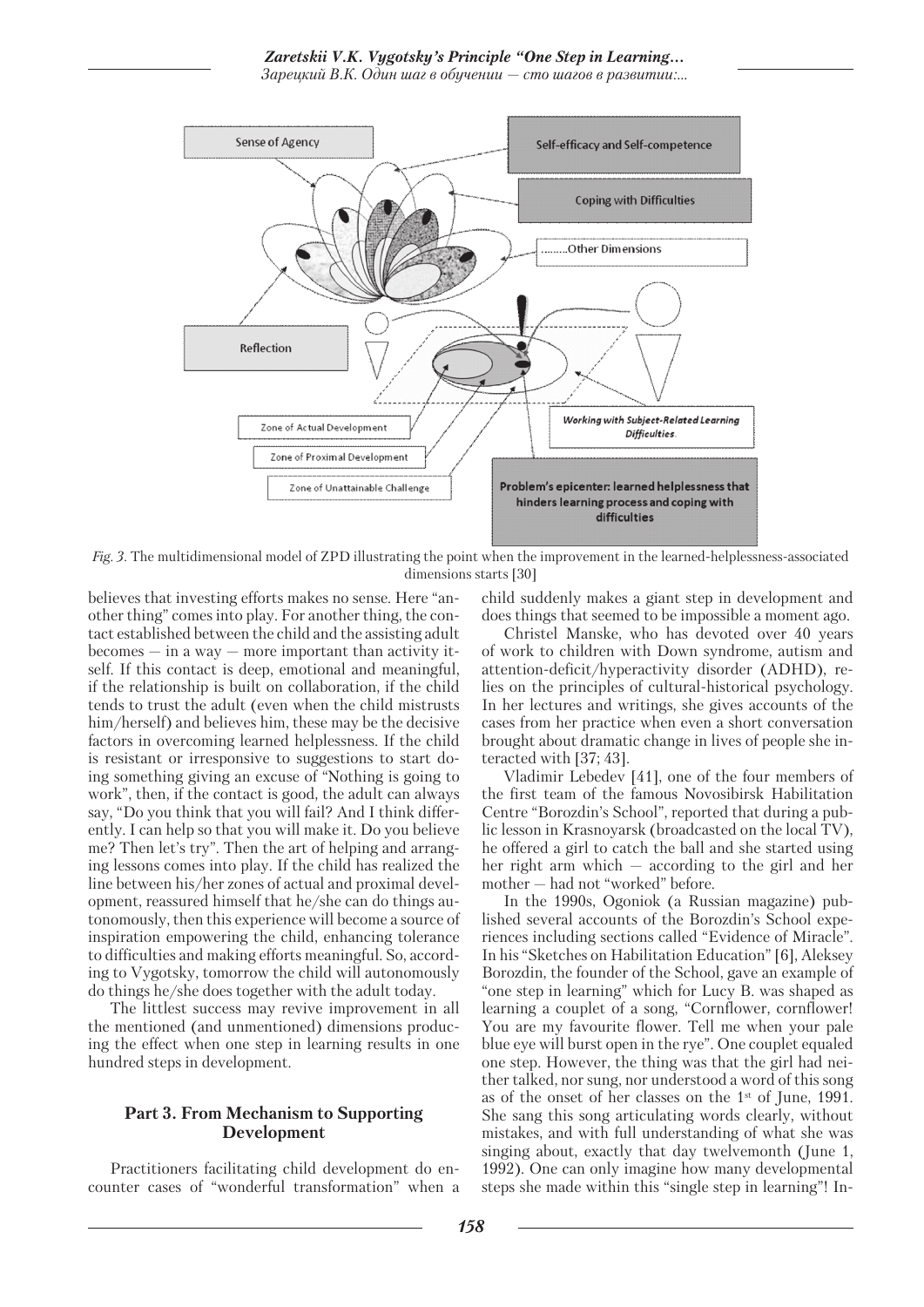terestingly, Aleksey Borozdin called his lessons "music therapy" in this work [6, P. 31].

Giving an account of his studies on development of elementary mathematical concepts (measure, unit, number), Piotr Galperin [19] indicated that learning mathematics resulted in the change of operational cognitive schemata relating to an object: the child ceases conceptualizing objects syncretically (focusing on a "strong", eye-catching feature) and starts conceptualizing them as having various aspects, each measured by its own unit. The developmental leap occurring at that point results in disappearance of Piaget's phenomena.

In our Summer Schools for children with special needs and learning difficulties, which based in a summer camp called "Gagarinets" in the Nytvensky District of Perm Krai, Russia, we frequently witnessed dramatic improvement in many children as early as during first days in the camp. For example, the first Summer School in 1996 gathered different specialists (teachers, psychologists, artists) who were aware that there hardly was any chance to achieve significant outcomes for these children as far as bridging gaps in academic knowledge and coping skills was concerned, during 18 days (with only 13 days of academic training). Therefore they set a major goal to endow every child with an opportunity to feel him/herself successful in something and regain their self-confidence. As Margarita Gordon, one of the Summer School organizers, noted, "The collaborative fulfillment of this goal brought about "miracles" when buds which seemed sleeping or even faded, opened to form bright and beautiful flowers. Nearly all children in the Summer School acquitted themselves well during a lesson or some activity. Should such breakthrough occur during one lesson, all the other teachers noticed at once that the child started to work better, to show interest or even active engagement. Furthermore, his/her status among classmates improved" [20, P. 396].

This account had been given ten years before the multidimensional "Flower" diagram appeared [25]. However, as you can see, the image of an unfolding flower reflects the multidirectional process of the quantum change, excellently. The above quote shows that children who have experienced success in some kind of activity ("one step in learning") and who regained their self-confidence (one of the doubtless epicenters within the space of the developmental dimensions), enjoyed improvement in several dimensions, including interpersonal interaction with other children, simultaneously.

Ch. Manske compared the child's developmental leaps with a butterfly's life cycle, "Just like a butterfly starts life as an egg turning into a larva and then a pupa, children experience developmental leaps during their ontogenesis, which result in a complete restructuring of their psyche" [37, P. 120]. Furthermore, "if a tiny step in learning had initiated a developmental leap, it happened ….because it was appropriate" (ibid). Manske considered that those learning steps were "appropriate" that "matched the structure of a relevant stage of mental development" [37, P. 145]. Speaking in terms of the multidimensional model, it can be assumed that an "*appropriate" step is a step made in the problem's epicenter.*

*The problem's epicenter in a key dimension blocks the ability to progress in other dimensions and becomes an insuperable obstacle for development. When the child has broken through it, energy gets released immediately and progress in other dimensions starts. This process might be figuratively described as "a hundred steps in development".*

## **Summer School Experience**

Part 2 hereof has given a theoretical account of how learned helplessness blocks any activity and discounts the significance of any coping efforts, and what effect overcoming learned helplessness may have for development. We faced the reality of this phenomenon in the Summer Schools.

Thus, in the Summer School-1997 — the one where N. Abasheva and the authors started using the term "Reflection and Activity Approach" [24] designating the practice of helping children overcome learning difficulties while studying Russian  $-$  we achieved significant outcomes working with the nine-year pupils of a local school. As their school teachers confessed, the academic advancement did not matter for the grade promotion. The pupils were promoted from one grade to another so that they left school as soon as possible, as the teachers neither had energy nor saw any point in teaching them. The gaps in their education were disastrous. Four of the seven pupils who came to the Summer School made over 100 errors in a 186-word dictation. One of the pupils wrote "ni na shto" (*Russian* "for nothing") with seven (!) mistakes. Another one wrote "dioblyje tni" instead of "tioplyje dni" (*Russian* "warm days") and failed to find the mistake independently during the error analysis. Another boy merged all prepositions and conjunctions with other words, and a girl asked to remind her of how the letter "я" ([ya]  $-$  the last letter of the Russian alphabet) was written. We became aware that we faced total illiteracy, the experience of persistent failure (8 years at school taught these kids nothing) and senselessness of the learning activity as it was. All this produced the effect of learned helplessness. We found support only in the fact that the children came to the Summer School voluntarily because the organizers invited solely those kids who wanted to learn and overcome learning difficulties. Therefore, they *wanted* to learn and to attempt to change something in their life. It was the only visible resource for joint activity at the start.

Their ZPD implied the following: (1) to involve them in the activity, i.e. writing a dictation (during this stage, we managed to clarify the significance of our lessons and the dictation, in particular, and endow these with meaning for the kids); (2) to analyze their failures; (3) to chose a mistake they would correct assisted by a teacher and a psychologist, (4) to develop their own unique mode of action that would ensure preventing this mistake [24]. During the last stage, they tested the new mode of action. This "trial" showed that everyone was able to correct one mistake and to learn how to prevent it. However this mistake did not differ from others. If one was able correct this mistake, then all the others could also be managed.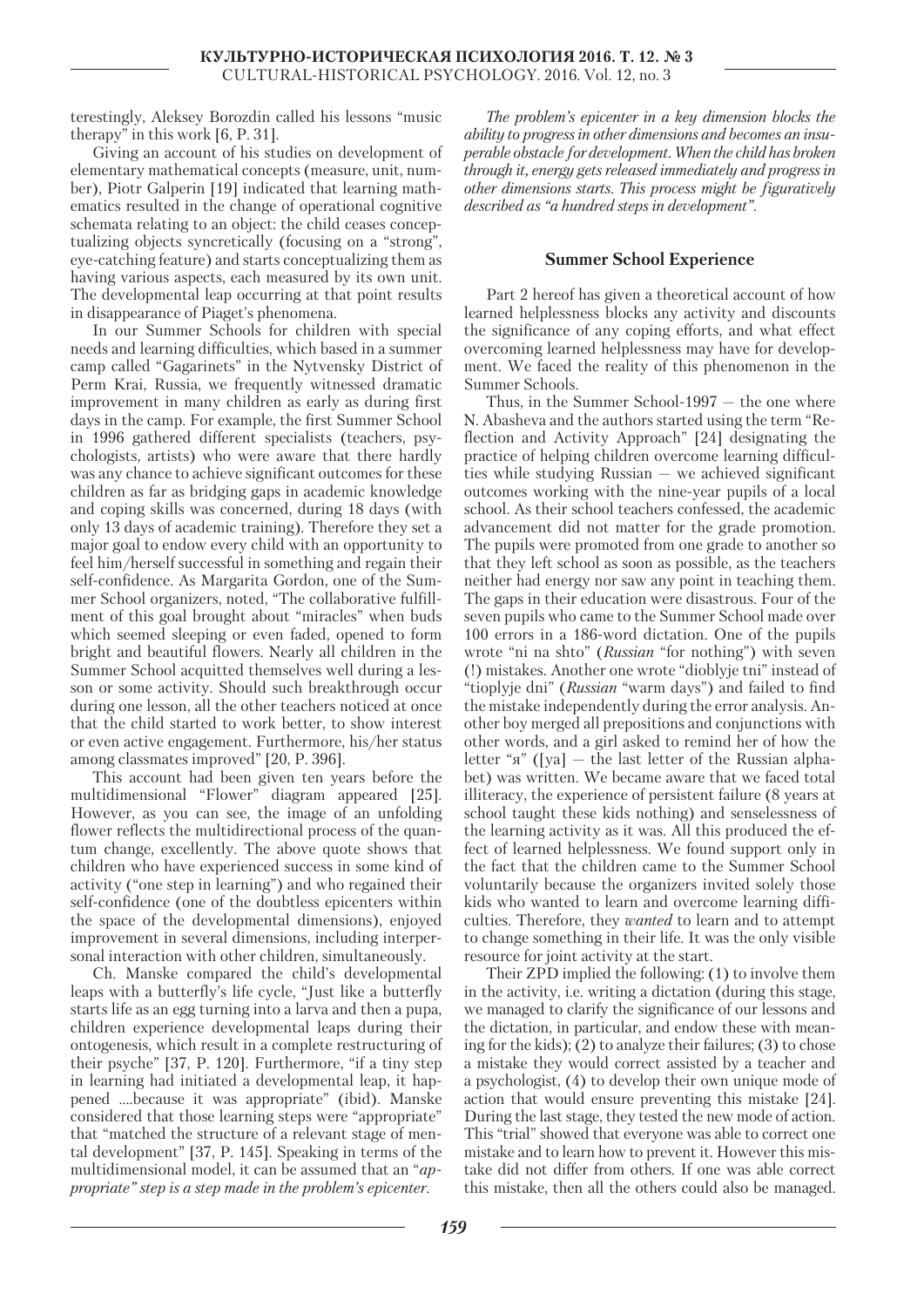It inspired children who regained self-confidence, and reassured themselves that collaboration with counselors to overcome learning difficulties was useful. One step in learning Russian (correcting one mistake, learning one rule, one mode of action) produced changes in many dimensions: self-confidence; making meaning of learning; readiness to invest effort, readiness to act by oneself; readiness to accept help; understanding the line between their zones of actual and proximal development, i.e. awareness of when the help was needed; reflection (shaped as consistent self-improvement and improvement of one's modes of action; establishing a connection between efforts invested and outcomes, between modes and failures, between mode amendment and disappearance of failures etc); attitude to the self and the future (they said "We will enter college", and some children did enter and graduate from Perm universities, it happened several years after and at quite mature age though). This list might be continued, especially if we were to account for the kids' individual progress.

Nevertheless, what was the most striking for us was what happened later. By some quirk of fate, no teachers who worked with these children came to the Summer School. We taught them Russian exclusively. However, as their ninth school year showed, they achieved success in all the other subjects too. They got fairly earned "Bs" rather than "conditional Cs", and their efforts resulted in subsequent successful academic performance in various vocational schools and even colleges in Perm. Russian as a subject is, of course, very important, as knowledge of Russian means more than being literate and knowing rules, it also means understanding the discourse and other people, it is the culture of expressing thoughts. Still, even being an important condition for success in other subjects, it is not sufficient. We assume that the children were able to translate the experience they got during the Russian lessons to other school subjects and activities due to two factors. Firstly, their sense of agency in relation to learning and life overall emerged and started strengthening. Secondly, they improved the dimension of "the ability to cope with challenges" implying both the ability to invest efforts (do one's best) and to seek help from others if one's own abilities are limited. Besides, this dimension involves the ability to learn implying both knowledge accumulation and changing and refining one's modes of action in collaboration with another person.

# **Implementing "Chess for General Development"**

The "Chess for General Development" project has become one of the practices supporting development through learning [49]. The project rests on Nikita Alekseev's idea proposed as early as in 1979, that "Chess is a created-by-God material or a model for development of the ability to act in one's head" [2, P. 45]. The attempt to implement this idea was made as late as in 2004 after N.G. Alexeev's death, when a group of enthusiasts started to promote an idea of including chess in school curriculum in Satka (a city in the Chelyabinsk Region). They started chess classes that targeted building a methodology of teaching chess to facilitate general development. The lesson design and the methodology rested on the following concepts: principles of cultural-historical psychology (L.S. Vygotsky); the system of the stage-by-stage formation of mental actions (P.Y. Galperin); the idea of reflection-based lesson design (N.G. Alekseev); principles and techniques of establishing collaborative relationships, providing support for overcoming learning difficulties and implementation of one's plans by means of RAA (V.K. Zaretskii).

The main idea of the project was to design and give chess lessons in a specific way so that they developed the ability to perform "in one's head" so that it could be translated to other activities in other school disciplines. As it was the pupil who was to become an agent of the conscious translation of the ability, the learning procedure activated such factors as "the sense of agency" and "reflection" The process was centered around developing the child's ability to mentally move a piece, i.e. to do chess problems in his/her head, and the whole process represented the stage-by-stage formation of actions constituting this ability. Initially, all actions were performed on the material plane, and later, an action was translated to the ideal plane<sup>9</sup> according to the principles of the stage-by-stage formation of actions.

The progress was made within every pupil's zone of proximal development, i.e. the lessons were individually focused. The setting was two 45-minute lessons a week.

The first participants of the experiment were Satka-school second graders and Primary and Secondary school teachers who had shown interest in the project and an opportunity to learn new educational approaches and wished to become co-developers of the method (as the method did not exist at the time). The first pilot class received chess lessons during three years (from the second till the fourth grade). Later, the children followed the usual Secondary School curriculum.

The class consisted of neighborhood children, no preliminary selection was performed. An array of psychological assessment tools were used to monitor the children's progress. They included cross-sectional assessment of attention, memory, verbal and nonverbal intelligence, performance and the ability to perform mental operations. The researchers carried out cross-sectional testing in two classes of other schools in order to assess the effects of chess lessons. Children in one class demonstrated lower average levels of the functions tested, children in the other class exhibited higher levels.

The findings of a comparison study showed that in the beginning, the chess project participants outstripped their peers as far as their development rate was concerned, and by the end of the academic year they showed better results as to development of memory, visual memory, attention, performance, internal plane of action (as measured by two tests), nonverbal intelligence [10]. Later, the chess learn-

<sup>9</sup> Two Teacher's guides "To Development through Chess" and "Chess for General Development" and "The Workbook for Children and Teachers" emerged as tangible outcomes of the chess project implementation. They were published in 2016 [36; 55; 56] with support of the German-Russian Chess Foundation, Satka/Russia, created by the enthusiast Matthias Draeger. Alexey Chernysh, an IT specialist and a psychologist, developed software to support the learning process.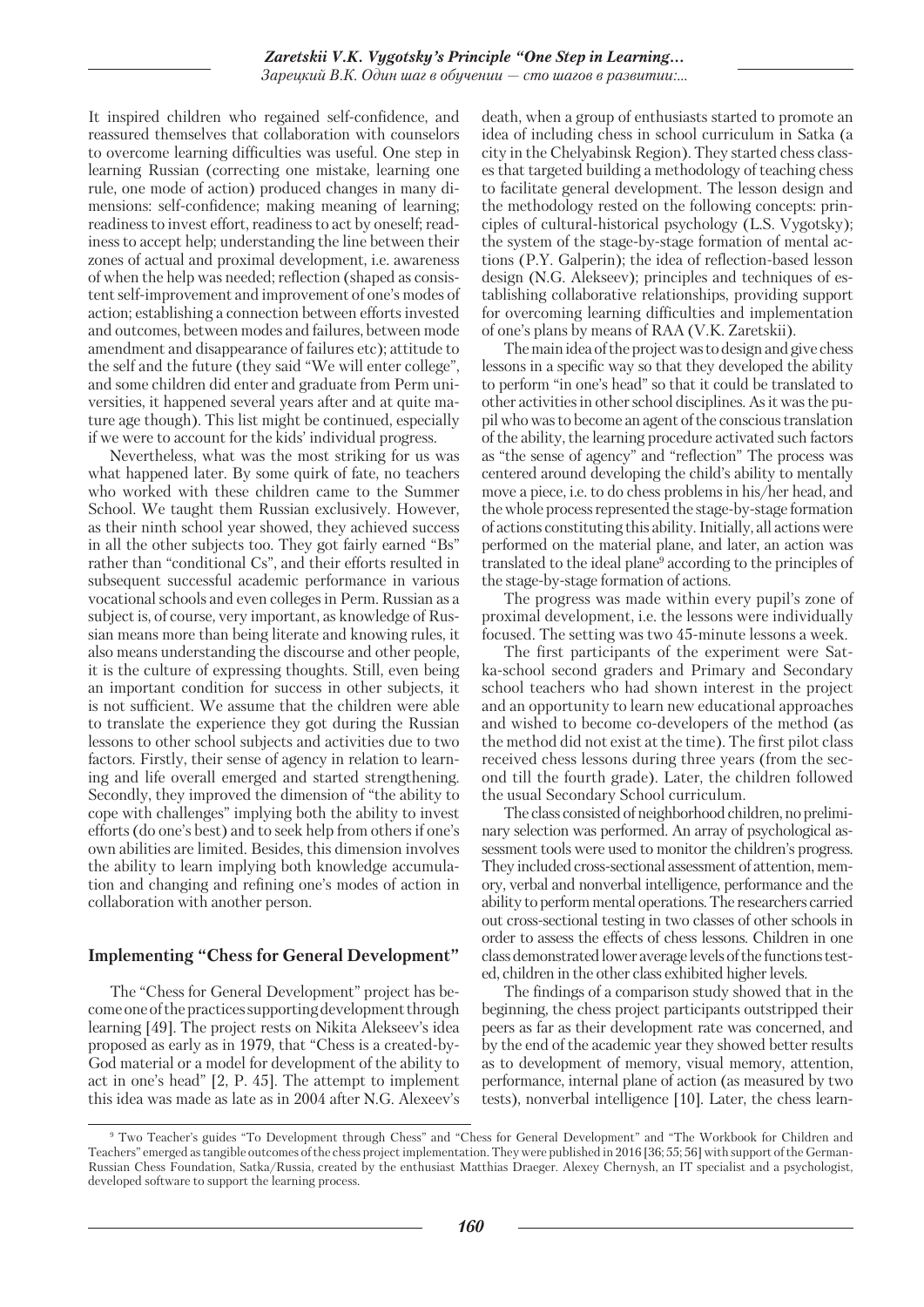ers were compared to their peers from other classes, with positive effects of chess lessons for development of various functions being consistently confirmed. Unfortunately, the methods chosen allowed for monitoring and registering changes in no other dimensions. Still, we have good grounds to hypothesize that these changes might as well have emerged. For instance, the diagnosis of "a delay in mental development" was subsequently removed for some children. The parents reported that their children became more organized and independent. The teachers indicated that the children made attempts to do problems mentally during other lessons, Mathematics, for example. The transition from the primary to the secondary school resulted in no decrease in academic performance in the pilot class (such decreases usually take place due to critical changes in the learning process and an emerging need to adjust to them). A curious story happened during a City math test ran by a new teacher, who did not know the story of the pilot class. The test included a problem for advanced learners, which was optional for the pupils tested. The teacher was amazed when all the pupils solved this problem, even those who failed to solve all the mandatory tasks…

In 2014, the pilot class pupils finished the secondary school. Five pupils (chess project participants) were awarded "gold medals" for exceptional academic performance. It was the best result in the city and the Chelyabinsk Region taking into account schools providing advanced secondary education. The average score on the Unified State Exam in this class was significantly higher than in Russia. Another pilot class where pupils were taught by other teachers (both as far as chess and school subjects were concerned) finished school in 2016. 21 of 25 children who entered the first grade, finished school, six pupils were awarded "gold medals", and one girl finished school having only one "B" (with "A-s" in all the other disciplines). Taking into account the fact, that there was no preliminary selection of children in neither of the pilot classes, these results stimulate thinking on what factors have ensured this outcome.

What was the role of "Chess for general Development" in this outcome? One of the first-pilot-class pupils who finished school in 2014 and continued her education at college in Chelyabinsk gave the following answer to this question, "Chess has taught me think logically. Before doing something, I think everything over carefully, visualize possible outcomes… Chess helped me so that when working on a task, I visualized the plan of action, various options as to performance and potential outcomes. Then I chose the most appropriate one. It helped me avoid unnecessary mistakes. I still keep vivid memories relating to chess. I recall how we studied in groups, every group had its teachers, we learned to do chess problems in our heads…"

The chess project is underway. It is too early to draw conclusions as at this point, one may only hypothesize

what aspects of these lessons produce the general developmental effect. However it can be assumed that this effect relates to three specific aspects of the chess lessons.

The first specific aspect is their focus on developing the ability to act "in one's head", which is the crucial new formation at this age, i.e. the work is done in the "age-related epicenter". Efforts targeting development of this quality, individualized tasks accounting for every child's ZPD help to form it on the basis of chess and to translate it to other activities. The second specific aspect is supporting the child's sense of agency in relation to learning. There is evidence that the child's sense of agency in learning facilitates both child development and benefits learning itself [33; 34]. The third aspect deals with supporting the child's reflection on his/ her own and joint activity performed in collaboration with the teacher. Reflection process takes place at the beginning, at the end and in the course of a lesson as may be necessary to conceptualize challenges, their causes and coping strategies. For instance, during every lesson children were offered to focus on what they were able and unable to do by themselves; on what help they needed; and what challenge was worth dealing with during the following step. It allowed children to perform appropriate objective assessment of their abilities; to monitor changes in the ZAD and ZPD boundaries; to make an informed decision when choosing the task complexity; to accept the situation as it was rather than experience failure as a trauma; to monitor the dynamics of changes and to be aware of a crucial role the teacher's assistance played in these changes, which would be impossible unless the teacher were there. Indeed, the last point implies understanding of the value of cooperation and seeking to build such relationships in life.

#### **Experience of The "Visiting Dunno" Centre**

The Centre "V Gostyakh u Neznayki" (*Russian* "Visiting Dunno"; Dunno, or Know-Nothing, is a character created by Nikolay Nosov, a Soviet children's writer; hereinafter the "Visiting Dunno" Centre) was created by the "Deti.msk.ru" Charity Fund founded by Father Alexander Men in 1989 (Lina Saltykova has been the Fund's President since its foundation). Until 2012, the Centre's organizers used to focus on the issues of arranging treatment and sustenance for children, creating emotionally healthy environment to "warm them up" (many children experienced severe trauma in the past). In 2012, they set a goal of establishing educational facilities for their little residents. The Centre invited teachers and psychologists using RAA for overcoming learning difficulties [29] among other specialists<sup>10</sup>.

Currently, all residents of the Centre receive school or home-school education despite severity of their con-

<sup>10</sup> When the Fund Officers invited the authors to a conference devoted to education of orphaned children with disabilities and severe somatic conditions (September 2012), the first response was that RAA could hardly solve the problems of these children. For one thing, we had never worked with these children before. For another thing, pedagogy and psychology seemed to be helpless there due to a whole host of problems caused by orphanage, disability, life style, lack of social experience and related developmental delays. However Vygotsky's idea that learning could be structured so that one step in learning would produce multiple steps in development, did offer hope to us. It goes without saying that we also accounted for a unique Russian experience of educating the blind and deaf-mute children. This experiment was led by Ivan Sokolyansky and Alexander Meshcheryakov. The author eye-witnessed the miracle of this experiment himself as he worked in one laboratory with Alexander Suvorov, a deaf-blind participant of that study and Ph.D. in Psychology.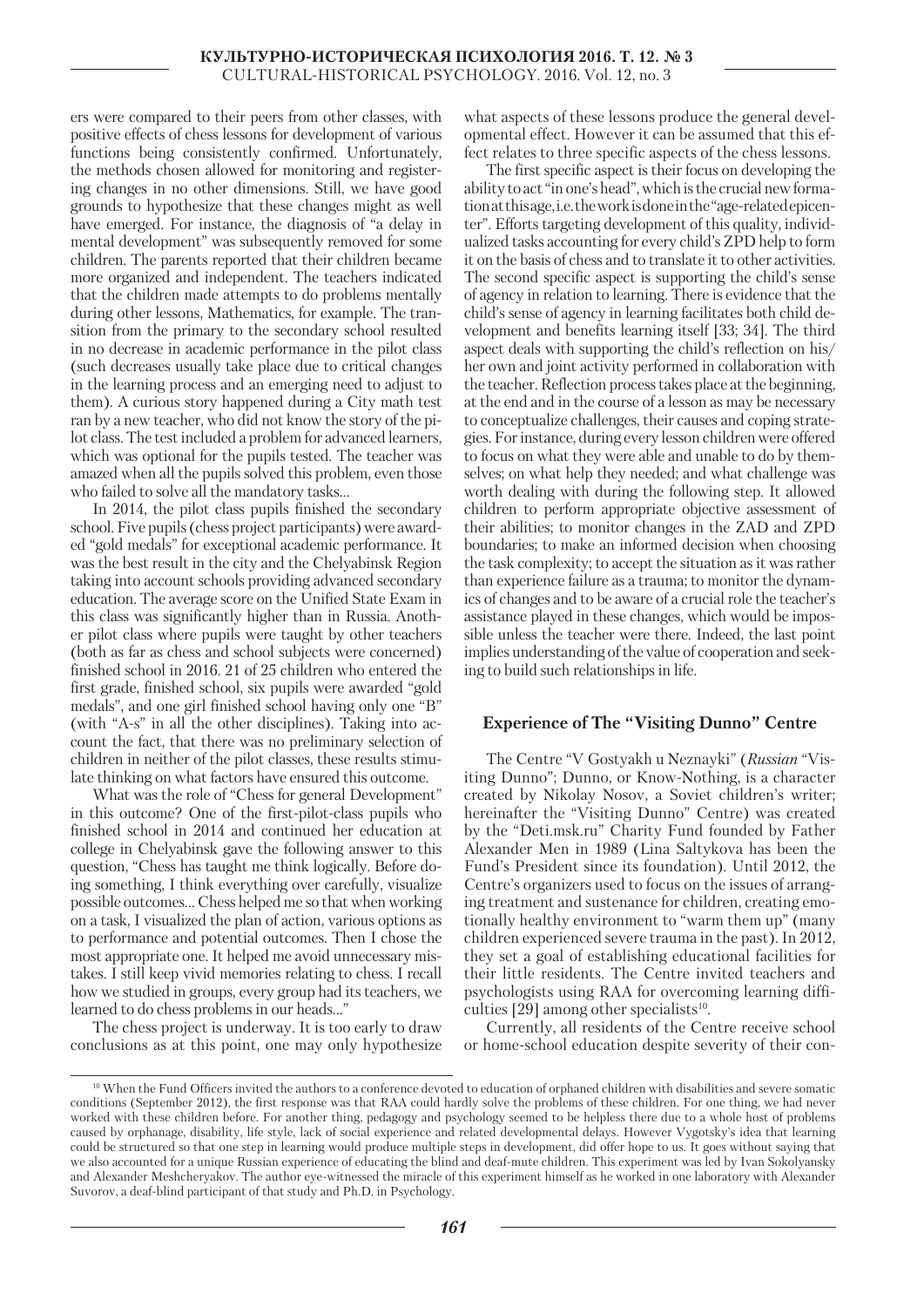dition, and get additional assistance from invited teachers, psychologists and tutors.

Below, we give an account of progress achieved by Pasha, a resident of the Centre, to illustrate beneficial effect of learning on the children's development. Pasha's example is exceptionally illustrative of the changes that may be brought about by breaking through the problem's "epicenter", namely, learned helplessness reinforced with an "objective health condition" resulting in to natural limitations.

Pasha has a diagnosis of arthrogryposis. It means that, among other things, he has muscular dystrophy. Pasha has a very limited range of movements. He can raise his arms, use his leg to propel a wheelchair, perform trunk movements. His head movements and speech are intact. After his birth, Pasha travelled from an infant orphanage through an orphanage for older children, to a hospital, and since 2010, he has been a resident of the "Visiting Dunno" Centre.

Regular video recordings made by the "Visiting Dunno" Centre's specialists registered a turning point in Pasha's life that happened when he played chess and that triggered an avalanche of changes, including those in personality.

When chess lessons started at the beginning of 2013 in the "Visiting Dunno" Centre, Pasha got keen on them and became a very dedicated chess learner who quickly achieved certain progress.

*Once he was offered to give a mate in one move. He realized at once that a mate was to be given by the queen and said whereto (which square) the queen was to be placed. A counselor playing with him suggested that he should move the queen by himself. Pasha answered, "I can't". The counselor responded, "I think, you can". Then Pasha contrived to raise his arm and grasped the queen with two fingers. The arm and the queen moved down. Pasha took a careful sight and — with the second wave of his arm — moved the queen to the corresponding square. Indeed, some pieces fell down at that moment, but the game was ended with checkmate. A week later, Pasha ate by himself (he invented a*  *mode of action that allowed him to eat soup and the second course pressing his elbow on a spoon or a fork lying on a plate). Then he started to expand the range of his actions. He started using orthoses which helped him move on his legs rather than in a wheelchair. Six months later, he could kick the ball and started playing soccer with his peers. He started going to school. He set a new goal — to become independent and self-sustaining. He started to train his arms, expressed a wish to "attempt to learn to play the piano" and, indeed, he found a way how to do it. At first he learned to play on the black keys, and then on all the other. Two years after, he learned to attend to himself autonomously; bridged the gap with the peers as far as academic performance was concerned; had various hobbies and became one on the best chess players at school.* Table 1 gives an account of Pasha's progress for three years.

The main new formation that emerged during Pasha's play and learning activity seems to belong to "the sense of agency" dimension. Since the moment when Pasha set on becoming independent and discovered it for himself that it was all about modes of action, that he needed to look for them, show initiative and persistence, Pasha has started challenging himself and others. The author recalls that he wrote that he wanted "to try to learn to play the piano" in an individual project for the Summer School 2013. When asked how he was going to play the piano with his non-functioning fingers, he said, "Well, one can always try!" There was nothing to say against this logic. Eventually he learned to play the piano, and, moreover, the guitar and the drums. Pasha's life attitude is characterized with a fully-fledged sense of agency. He seeks modes o actions that ensure self-sustaining and independent  $-$  in the future  $-$  life style for him in an active and aware way.

## **Case Study: Student M.**

When employing RAA to assist with overcoming learning difficulties, a counselor usually needs to invest special effort to activate, support and strengthen learn-

| Pasha, 13 years old (2013)                          | Pasha, 16 years old (2016)                                              |
|-----------------------------------------------------|-------------------------------------------------------------------------|
| Hardly did anything by himself.                     | Lived independently at an apartment.                                    |
| Received no school education before, but was ac-    | Had a roommate.                                                         |
| cepted to the fifth grade.                          | Attended to himself, seeks help if needed.                              |
| Able to write and to draw holding a pen or a pencil | Consistently invented new ways "how to do something".                   |
| in his mouth.                                       | Believed that he could do anything.                                     |
| Sang, as he had an ear for music and a good voice.  | A ninth-grader.                                                         |
| Read no books                                       | Learned to play the guitar and the piano.                               |
| Used orthoses reluctantly as moving in them         | One of the pest chess players at school.                                |
| required much effort.                               | Played soccer wearing orthoses.                                         |
| Did not play chess.                                 | Actor in a performance staged with the Centre's children by Natalia     |
| Learned helplessness due to his physical condition. | Shumilkina, a stage director of the Russian Academic Youth Theatre,     |
| Attempted to expand the range of physical capa-     | where he sang, played drums and harmonica.                              |
| bilities made by means of surgical interventions.   | Planned to work as a commentator on the radio as in that case "no one"  |
|                                                     | would make a fuss about his legs and arms" and his voice was OK.        |
|                                                     | Did regular exercise to develop motor functions (doctors who witnessed  |
|                                                     | his achievements said that the planned surgical interventions would not |
|                                                     | bring about such good results, and performed no surgeries so far).      |
|                                                     | Read "White on Black" by Rubén David González Gallego. Liked Serge      |
|                                                     | Yesenin's poetry, started reading Goethe's "Faust".                     |

**Table 1 Pasha's Progress**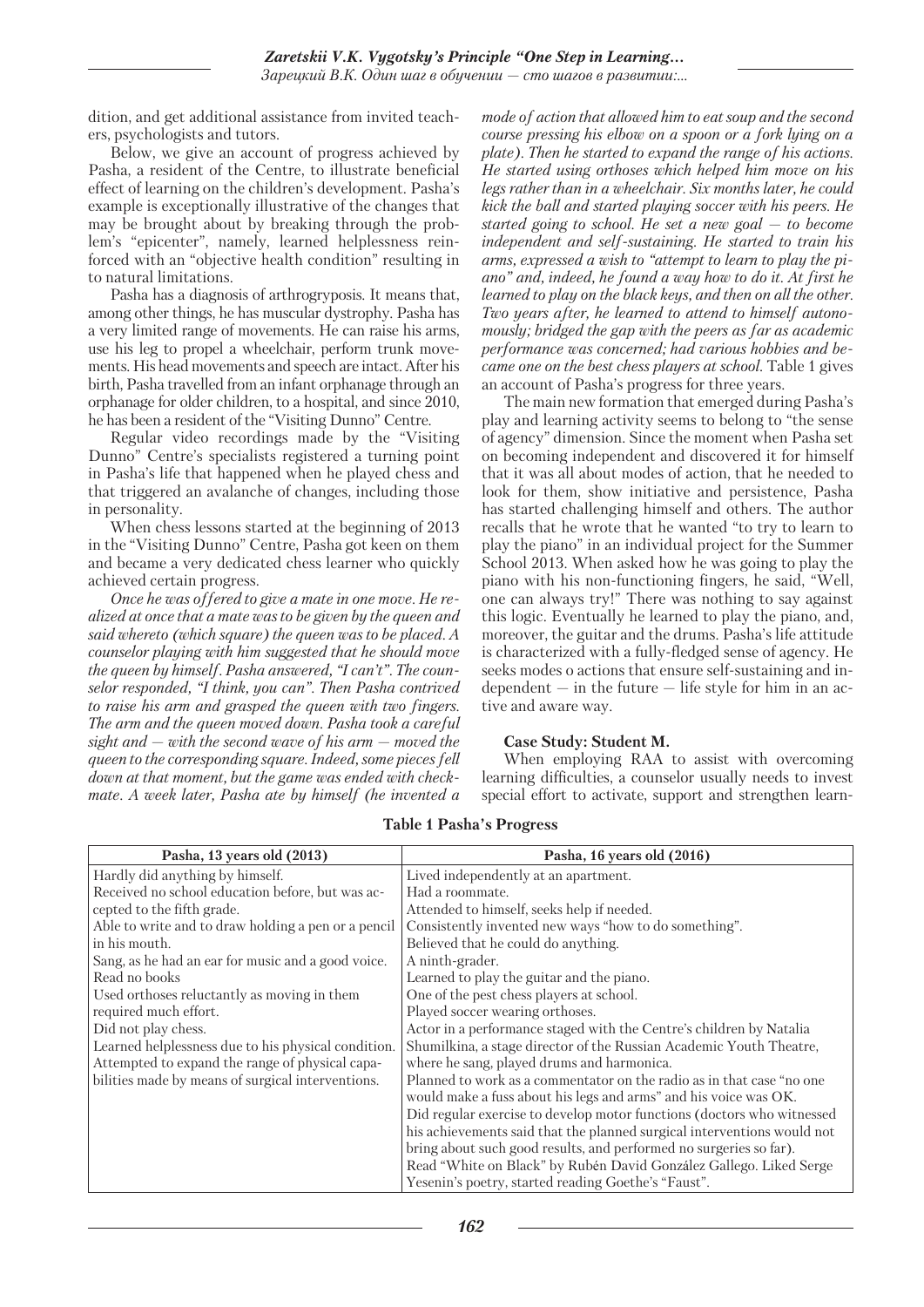ers' sense of agency [32; 33; 34], especially when the latter have a complex of persisting failure, practically undistinguishable from learned helplessness. Such learners fail to cope with the challenge without the adult's support, but are often unwilling to accept help. Another experience of failure, especially when one has invested significant but futile effort, is a painful step that a person is reluctant to make. The conflict experienced by the person in that case may be briefly described as the desire of the impossible. If this conflict persists, it affects the person's development in a most traumatizing and destructive way. The secondary changes in the person's personality, behavior and affect occur. Then, the person may need psychotherapeutic help rather than psychological and educational counseling.

In our opinion, Igor Grinshpun provided a very precise definition of the difference between psychotherapy and counseling in his lectures on the history of psychotherapy. "If the client, let us say so, has an internal resource for problem-solving and psychological help consists in supporting him and assisting him with opening this resource, then it is likely to be counseling. If the resource is insufficient, and there is a need of creating it and a need of a lasting deep dialogue and accompanying this person, of joint progress within this dialogue, then it is likely to be psychotherapy. Nevertheless, it is very difficult to differentiate between these two within an actual process" [21, P. 176].

The case of М. described in the authors' article in memory of P. Galperin [28] clearly confirms the fact that sometimes it is hard to differentiate between these processes. Alternatively, it shows that virtually any activity may enable development.

Before discussing М.'s case, let us recall the place in Vygotsky's "Thinking and Speech", Chapter 6, where he conceptualized the relationship between learning and development. We would like to give a complete quote. "A single step in instruction can represent a hundred steps in development. This constitutes the most positive feature of this new theory. This theory teaches us to see the difference between instruction which provides only what it provides directly and instruction which provides more. Learning to type *may not change* [italics added] the general structure of consciousness. Learning a new method of thinking or a new type of structure produces a great deal more than the capacity to perform the narrow activity that was the object of instruction. It makes it possible to go beyond the direct outcome of learning" [16, P. 230] (Translation of the quote adopted from Vygotsky, Lev. *The Historical Meaning of the Crisis in Psychology: A Methodological Investigation.* In *The Collected Works of Vygotsky*; Plenum Press, 1987, but for the last sentence excluded from the English source).

As we can see, L.S. Vygotsky's reasoning did not concern new formations here, and he was very cautious in his judgment, "Learning … may not change general structure…" Nevertheless, it follows that it may change under some conditions?! The article in memory of P. Galperin [28] gives a detailed account of an example when it was learning to type that led to a breakthrough in development (Student M.)<sup>11</sup> This breakthrough became possible due to formation of an error-free 10-finger touch typing motor skill after 18 lessons.

*… November 200…, student M. came to me with a request to become an academic adviser for her Master's thesis. All the previous advisers had refused to work with her. She received only 7 points ("C", almost "D") for her penultimate fourth-year Term Paper. I did not understand how she had managed to pass exams as her speech was incoherent. Then, I noticed her unique tactics of "handing initiative over to a teacher": at the most responsible point when she had to say something specific, she got agitated, coughed, cleared her throat and the teacher unwittingly started answering his/her own questions, and M. agreed to these answers readily. This examination tactics enabled her to go through 4 years… Term papers were a challenge for her, as she had to produce a written text then. I don't know what sort of papers these were, but as I have already mentioned she got a score of 7 (a conditionally positive grade) for the last one. M. came to me upon advice of her friend, my former student who used to have difficulty writing, too. Under my guidance, she had eventually prepared quite a decent Term Paper which could have made a good Master's thesis the year after, she had missed the deadline though…*

*M.'s desire to become a certified psychologist, willingness to work, hope that I would help her (even though we had never met before) appealed to me. What worried me was her low expertise and complete self-distrust. I based my work with М. on the principle that it was the process that was to be supported, the person had to proceed with the content by him/herself depending on his /her abilities and within his /her ZPD …*

*… As there was little time left till the thesis defense, and M. had never announced that she had wanted to work on a certain subject, I offered her to test a new questionnaire we were developing at the time. Work with the questionnaire would allow for gathering a large volume of data, and statistic analysis would enable her to get valid results. The essence of this work was quite clear, so describing results would not become a challenge …*

*Nevertheless, M. failed to defend her thesis during the first year of working on the subject as she never wrote a line with her hand. She did a tremendous job of processing the results; she got valuable research findings and even reported them at a student seminar, but there was no text at all. Right before the defense date, after a hard decision had been made to postpone the defense for another year, she emailed me one page of original text…*

*The same happened the next year. She kept on doing enormous amounts of technical work refining forms of research findings representation. When discussing the subject, she showed understanding of what her work and findings meant. However she produced no text. By spring, the situation became threatening. I warned her openly that I was ready to work with her test, poor as it was, but that I refused to write or to dictate the text for her as it was against my principles… By the middle of April, М. made a sudden statement that she failed to write the text as she typed very slowly, with two fingers. I responded that I knew the Galperin-Malov's method and could teach her* 

<sup>11</sup> As the author was the student's academic adviser, it is more convenient to present a case study in the first person.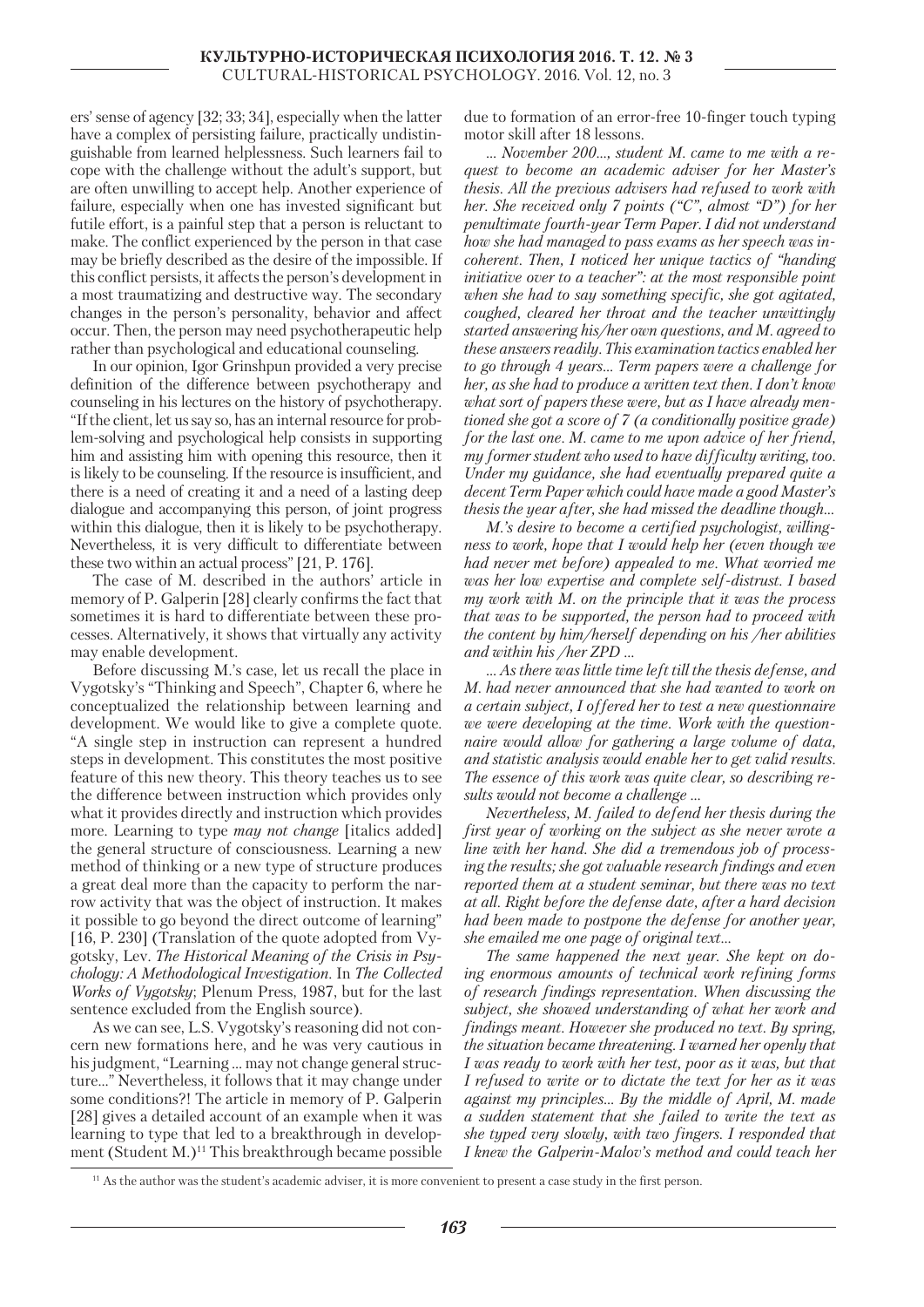*error-free ten-finger touch typing at the speed of 90 signs per minute… She agreed, having expressed her doubts that she would learn something though …*

*Having made patterns representing a keyboard of her laptop, we proceeded to the stepwise development of the skill of touch typing with ten fingers… It is difficult to say whether it was a stage-by-stage skill development process or "psychotherapy with activity", as I continuously perceived something usually called "learned helplessness". М. said that she had "been confusing right and left, top and bottom all her life", that she would never be able to learn it. We put stickers with the arrows showing "up", "down", "right", "left" on the laptop's screen. She could say, "I am moving the second finger of the left hand upwards" and move the fifth finger of her right hand downwards, without noticing that her movement failed to match her words. One of the main assumptions of the stage-by-stage formation is, "The action has to be performed correctly, without mistakes, from the very beginning". It was impossible to follow this principle as the action consisted mostly of mistakes despite the fact that she had the orientation basis for action in front of her. I was aware that the roots of her problem lay in the personality-related aspects of her thinking, and that reflection might help to overcome this personality-related barrier. However things that seemed good in theory, were hard to implement into practice …*

*We failed to meet the deadline of seven hours. I suspected that despite my instruction to do nothing at home, M. tried to learn the keys, and was worried sick that she failed to memorize it. She believed my explanations that there was no need learning the keys as the framework of action would allow for involuntary mastering of its modes. Nevertheless, she didn't guide herself with these explanations…*

*A quantum leap occurred during the eighteenth hour of work (we practiced almost every day for one hour) when she travelled the distance from performing on the count of four (we used a metronome) to performing on the count of one, i.e. she started typing slowly but firmly with her ten fingers, without errors, at a speed of 60 signs per minute. It was the last of our "typing lessons" as we achieved the required result although it took us two and a half times as long as usually…*

*However the text of the thesis was still lacking, although the main obstacle seemed to have been eliminated. It meant that there must have been another reason for M.'s failure rather than a low speed of typing. I assumed that this "another reason" was the deepest self-distrust, belief that she was unable to write anything that would make sense. A desire to become a psychologist no matter what it would take and self-distrust were fertile ground for an internal conflict paralyzing her own creative initiative, and still prompting her to find "bypass routes". As a matter of fact, when, a year earlier, I had been able to persuade her to postpone the defense, the decisive argument had been, "Would you feel yourself a certified psychologist if the text was written by someone else and you receive a "C" for it?" It turned out that M. found it important both to have a degree and feel herself a psychologist, i.e. a fully-fledged specialist …*

*The situation cleared up in a few days before she had to hand the thesis in for review, and the text was still lacking.*  *M. needed a single night to write 53 pages of the original text using the typing method she had mastered. During one day, the work on the text was completed. As an academic adviser, I edited the text. The reviewer gave M. an excellent grade (14 grade points). M. had to make a spontaneous presentation of her thesis as she failed to prepare the text because of the technical failure of her laptop …*

*Overcoming of learned helplessness, and understanding of the fact that she wrote the thesis using someone's help but by herself enabled M. to start learning new activities. She mastered quilling and then toy sewing. She needed no teachers, as she learned using on-line descriptions of activities. Her professional career after graduation from college was quite successful. She started her career as a nursery educational psychologist, and quite soon, having gone through a complex selection procedure, she became a managing director of a family and children support centre.*

This case shows that it was the success in learning the typing skill that became the turning point in our interaction. It was with this breakthrough when a gap in the "I-want-but-I-can't" conflict appeared. This gap emerged in the "I can't", "I can if the process is arranged properly". No matter that it was nothing more but the touch typing skill, the success in learning achieved at the background of serious internal doubts, brought about an amazing psychotherapeutic effect. This effect of the general development resulted from a dramatic change in the problem's epicenter that hindered and prevented progress in all other dimensions, save for the "bare" desire to become a psychologist unsubstantiated by resources.

It is difficult to say whether the counselor helped to "grow resource", or "the resource utilization skill" emerged, but M's collaboration with the counselor brought about an important event, namely, her first learning success in many years, which facilitated breaking the blockade built by learned helplessness. It was not about motor skills, of course. The lesson she learned was how to proceed from "I can't" to "I can". Thus, this case confirms the idea that any activity is a developmental resource.

\* \* \*

If we compare such notions as "learning", "helping to overcome difficulties" and "psychotherapy", we will see that the line between them is most likely to be of a historical nature. They have something in common they are all helping practices that facilitate building of the person's resources needed to cope with difficult life circumstances. Practitioners who provide these kinds of help frequently use the terms designating them as synonyms. They switch their roles easily. For instance, a teacher may become a psychotherapist or an assisting counselor. As it has already been mentioned, Aleksey Borozdin calls his music lessons "music therapy", and Ch. Manske emphasizes a therapeutic effect of appropriate learning steps. Cognitive-behavioral therapy devotes much time to teaching the client, developing his/her coping skills so that they could manage their thinking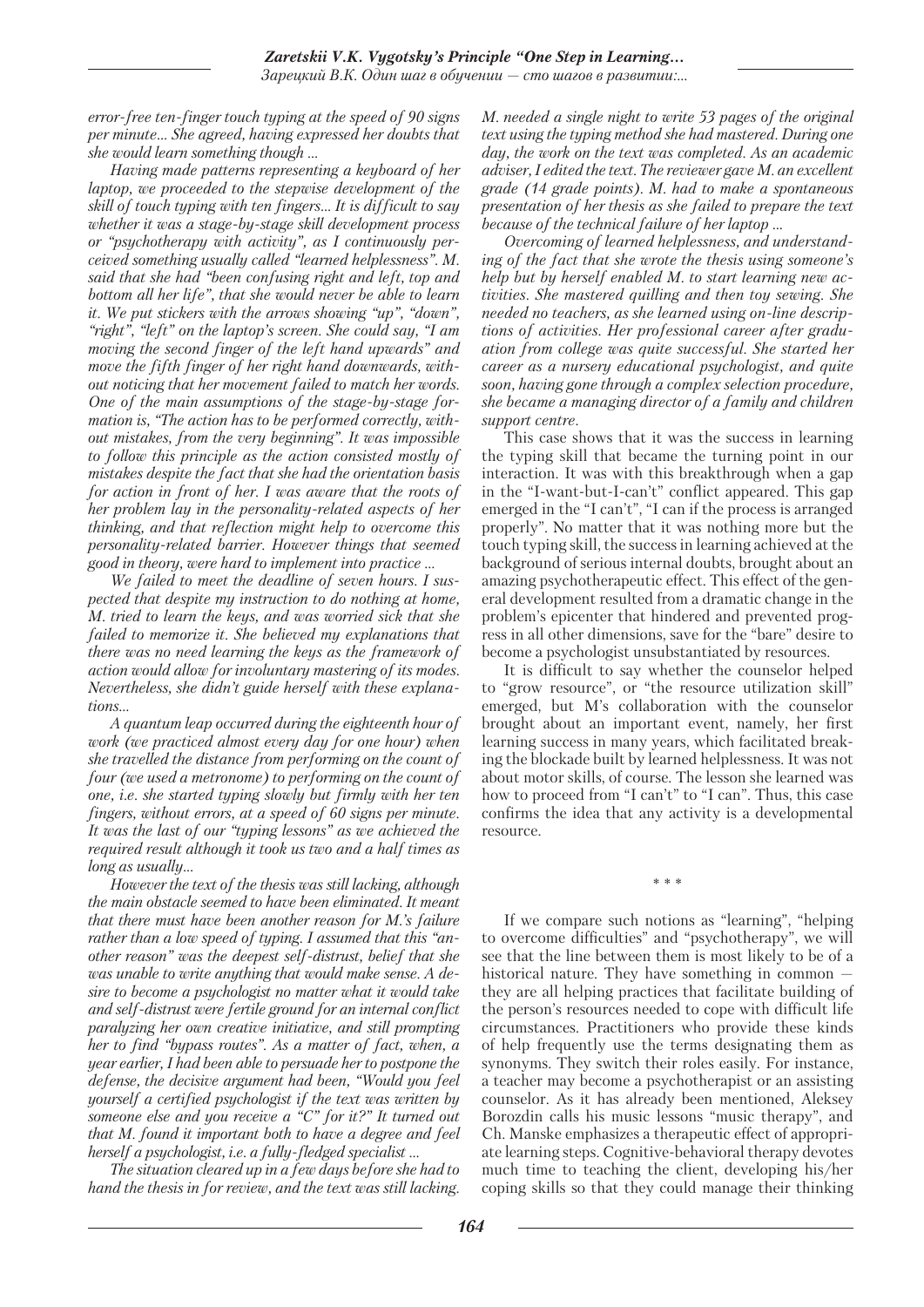and mental states. The assumptions of the cultural-historical theory — namely, one implying that learning precedes development, and another one relating to the zone of proximal development as a space of shared activity ensuring provision of the needed, available and effective help, — allow for using the cultural-historical principles in counseling and psychotherapy [52].

Accordingly, let us return to Vygotsky's idea that prompted us to write this article. The assumption that on step might mean a hundred steps in development, made Vygotsky's disciples and researchers focus on the learning-development relationship. Nevertheless, whereas the issue of development had always been in the focus of his attention throughout his ten-year academic career as evidenced by his published writings (please see Part 1 hereof), he took much less interest in the issue of learning. Only one work of 274 references listed by G. Vygodskaya and T. Lifanova [11] had "learning" in its title, and discussed the learning-development relationship. In his "Thinking and Speech", L.S. Vygotsky addressed the issue of learning-development relationship when analyzing and criticizing Kurt Koffka's theory. When he discussed development from "his own perspective", e.g. while introducing the concept of ZPD, he used different terms. He spoke about the adult-child collaboration, about the process in which the adult passed on and the child adopted the cultural-historical experience. Learning is obviously only one of the forms that ensure transfer of experience. It is a specially arranged activity providing for translation of cultural patterns. The concept of collaboration is broader. Moreover, any collaboration is possible within any activity, not necessarily learning. From this perspective, if we bring together two lines of Vygotsky's thought on development (one relating to learning, and one relating to the adult-child collaboration in the process of transferring and owning the cultural-historical experience and development of specific human types of activity therein), then there is every reason to change the original statement for "*one step in child-adult collaboration (interaction) may give a hundred steps in development".* Then, we may translate Vygotsky's ideas from learning on to other types of the child-adult interaction, including psychotherapy and counseling as helping practices provided by the adult for the purpose of solving life (in addition to learning) problems. However, this poses another question. Why do we speak only about the child when discussing development and collaboration? Perhaps, we could go further and imagine that it is not the child but another adult who develops through adoption of the cultural-historical experience, in collaboration with other people getting help to overcome challenges? Perhaps, this vector of Vygotsky's thought could be considered as falling within the zone of proximal development of cultural-historical psychology itself.

## **Afterword**

We would like to conclude by sharing another brief line of reasoning rather than ending with questions. Let

us imagine three lines. The first line is a trajectory of the cultural-historical psychology. Vygotsky's contemporaries opposed it vigorously (save for a narrow circle of his closest colleagues and disciples), criticized, prohibited, and relegated it to oblivion… Later, it was re-discovered, proclaimed to be a game-changer for research and practice, and put into action. Many postulates of the cultural-historical theory became standards of thought and practice. The second line is the concept of the zone of proximal development. During Vygotsky's lifetime, this concept was exposed to severe criticism, denial and then oblivion along with the cultural-historical theory. When Vygotsky's name and texts found their way back to the cultural space, it took some time for ZPD to take its place in the system of the Vygotskian developmental ideas. At first, it was ignored and its value was denied. The concept remained a subject of ridicule and attacks as bad as accusations of plagiarism, even in the texts published as late as in the ХХI century. Later, a new understanding of this concept's essence and value emerged. Vygotsky's isolated statements relating to ZPD and its role in developmental assessment and pedagogy joined together to form the integral whole. The ZPD's heuristic potential for practice unfolded, and the practice worldwide got reformed so that to account for the deep meaning inherent in the ZPD concept. The third line is L.S. Vygotsky's idea that a single step in learning may represent a hundred steps in development. No one paid any attention to this idea in Vygotsky's lifetime. Consequently, it remained completely ignored. Throughout decades, no one attached any significance to it. Those who laid emphasis on it, e.g. L.F. Obukhova [46], accounted for the meaning that stemmed from the context. Namely, it was believed that one step in learning that changed the structure of cognitions might reform the whole system of consciousness, and, within this framework, as L.F. Obukhova argued, "the teaching may be pennyworth, and the developmental result may be worth a dollar" [46, P.188]. However, if we bring together this statement and one of Vygotsky's last ideas that ZPD might be translated to the personality as a whole, to most various aspects of its development, then a new meaning, a new framework will emerge, that is, the image of multiple interrelated dimensions of potential development, each having its own ZPD. The epicenter of this framework may be not only age-related or lie within the cognitive structures. It may lie on any of the dimensions designating the endless space of personal development. Therefore, any activity is a potential resource for development, and breaking through the epicenter by means of this activity may trigger progress in other related dimensions. Ch. Manske argued, "In chaos theory, the flap of a butterfly's wings may set off a tornado" (37, P.120). In a similar fashion, any developmental deficits, any difficulties of a given child have something "typical" and something "unique". An event that would trigger breaking through the problem's epicenter and change the whole configuration of dimensions, may happen in any activity, depending, first and foremost, on the child's individual features, on the specific characteristics of the social context of his/her development.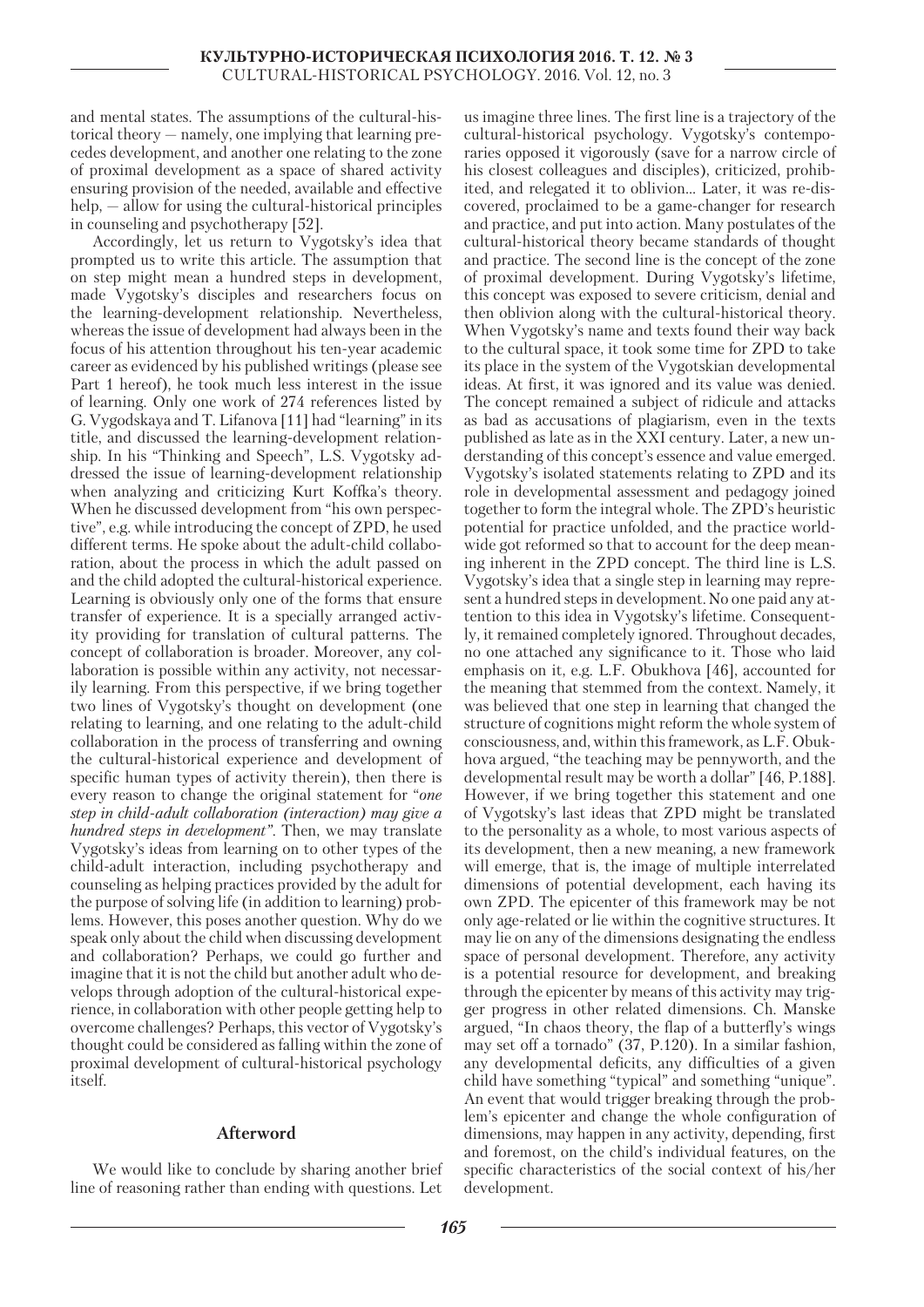Should it repeat the trajectory of the two former lines, this Vygotsky's idea will become a standard of scientific thought and practice relating to creating conditions for personal development at any age and no matter what difficulties he/she has that necessitate providing

## *References*

1. Alekseev N.G. Metodologicheskie printsipy analiza kontseptual'nykh skhem deiatel'nosti v psikhologii [Methodological principles of analyzing conceptual schemata of activity in psychology]. *Problemy metodologii v ergonomike* [*Methodological issues in Ergonomics*]. Moscow: Trudy VNIITE, 1979, no. 17, pp. 104—125.

2. Alekseev N.G. Shakhmaty I razvitiye myshleniya [Chess and cognitive development]. Moscow, Vyschaya Schkola, 1990, pp. 41—53.

3. Alekseev N.G. Proektirovanie uslovii razvitiya refleksivnogo myshleniya. Diss. dokt. psikhol. nauk. [Design conditions for development of reflective thinking. Dr. Sci. (Psychology) diss.]. Moscow, 2002. 41 p.

4. Akhutina T.V., Pylaeva N.M. Preodoleniye trudnostei ucheniya: neiropsikhologicheskii podkhod [Overcoming educational difficulties: neuropsychological approach]. Saint Petersburg, 2008, 320 p.

5. Belopol'skaya N.L. Otsenka kognitivnykh i emotsional'nykh komponentov zony blizhaishego razvitiya u detei s zaderzhkoi psikhicheskogo razvitiya [Assessing cognitive and emotional components of zone of proximal development in children with impaired mental function]. *Voprosy psikhologii* [*Questions of psychology*], 1997, no. 1, pp. 19—25. 4.

6. Borozdin A.I. Uroki muzykalnoi terapii v shkole Borozdina [Music therapy lessons in Borozdin's school]. In Borovikov L.I. (ed.) *Etyudy abilitatsionnoi pedagogiki. Monographicheskoye esse* [*Sketches on habilitation pedagogy: Borozdin's school experience*]. Novosibirsk: NIPKiPRO, 2000. 245 p.

7. Varshava B.E., Vygotsky L.S. Psikhologicheskii Slovar [Psychological Dictionary]. Moscow: Gosudarstvennoye Uchebno-pedagogicheskoye publ. 1931. 208 p.

8. Vygodskaya G.L., Lifanova T.M. Lev Semenovich Vygotsky [Lev Semenovich Vygotsky]. Moscow: Smysl, 1996. 420 p.

9. Vasilyuk F.E. Metodologicheskii smysl psikhologicheskogo skhizisa [Methodological sense of psychological schisis]. V*oprosy psikhologii* [*Questions of psychology*], 1996, no. 6, pp. 25—40.

10. Veresov N.N. Eksperimental'nogeneticheskii metod i psikhologiya soznaniya: v poiskakh utrachennogo (stat'ya vtoraya). [Experimental genetic method and psychology of consciousness: raiders of the lost (second article)]. *Kul'turnoistoricheskaya psikhologiya* [*Сultural-historical psychology*], 2015. Vol. 11, no. 1, pp. 117—126.

11. Volikova S.V., Glukhova О.V. Dinamika urovnya razvitiya poznavatel'nyh processov uchenikov nachal'nyh klassov, uchastvuyushchikh v proekte "Shakhmaty dlya obshchego razvitiya" [Developmental dynamics of learning processes in primary school children participating in Chess for General Development Project]. In Sukhin I.G. (eds.) *Aktual'nye problemy prepodavaniya uchebnoi discipliny "Shakhmaty" v obshheobrazovatel'nyh shkolakh i detskikh sadakh Rossii i drugikh stran mira*: materialy Mezhdunarodnoi nauchno-prakticheskoi konferentsii: Sbornik tezisov dokladov [*Contemporary issues of teaching Chess in schools and nurseries in Russia and world-wide*: International Conference Book of abstracts]. Satka, 2012, pp. 27—31.

12. Vygotskii L.S. K psikhologii i pedagogike detskoi defektivnosti [Psychology and pedagogy of children's defechim/her with psychological, educational, counseling or psychotherapeutic help. Utilization of this mechanism will become an "as-a-mater-of-course" aspect of the professional psychological practice. Hopefully this day will come anytime soon …

tiveness]. In Vlasova T.V. (ed.) *Osnovy defektologii*. *Sobranie sochinenii v 6-ti tomakh V.5* [*Foundations of defectology*. *The Collected Works in 6 Volumes*]. Moscow: Pedagogika, 1983, pp. 62—84.

13. Vygotskii L.S. Soznanie kak problema psikhologii pove deniya [Consciousness as a problem for the psychology of behavior]. Moscow: Pedagogika, 1982. Vol. 1, pp. 78—98.

14. Vygotskii L.S. Pedagogicheskaya psikhologiya [Educational psychology]. Moscow: PedagogikaPress, 1999. 536 p.

15. Vygotskii L.S. Istoricheskii smysl psikhologicheskogo krizisa. Voprosy teorii i istorii psikhologii [Historical meaning of psychological crisis. Questions of theory and history of psychology]. In Luriya A.R. (eds.) *Sobranie sochinenii v 6-ti tomakh* Vol. 1 [*The Collected Works in 6 Volumes*]. Moscow: Pedagogika, 1982, pp. 291—436.

16. Vygotskii L.S. Myshlenie i rech' [Thinking and speech]. Moscow: Pedagogika, 1982. Vol. 2, pp. 5—361.

17. Vygotskii L.S. Istoriya razvitiya vysshikh psikhich eskikh funktsii [Genesis of higher mental functions]. *Sobranie sochinenii v 6-ti tomakh V.3* [*The Collected Works in 6 Volumes*]. Moscow: Pedagogika, 1983, pp. 5—328.

18. Vygotsky L.S. Problemy detskoi (vozrastnoi psikhologii) [Problems of childhood (developmental) psychology. *Sobranie sochinenii v 6-ti tomakh* V. 4. [*The Collected Works in 6 Volumes*]. Moscow: Pedagogika, 1984, pp. 243—432.

19. Galperin P.Ya. Obucheniye i umstvennoye razvitiye v detskom vozraste [Learning and intellectual development in childhood]. *Psikhologiya kak ob'ektivnaya nauka* [*Psychology as objective science*]. Moscow: Publ. "Institut Prakticheskoy Psikhologii". Voronezh, NPO "MODEK", 1998, pp. 357—388.

20. Gordon M.M. Opyt pervoj letnej shkoly dlya detei s osobennostyami razvitiya [First Summer School for children with special needs]. *Podkhody k reabilitacii detei s osobennostyami razvitiya sredstvami obrazovaniya*. Sb. nauchnyh trudov i proektnyh materialov [*Approaches to rehabilitation of children with special needs by means of education*]. Moscow: Institut pedagogicheskih innovacii RAO, 1996, pp. 391—402.

21. Grinshpun I.B. Istorija psikhoterapii. Lektsija 1. Vvedenie v istoriju psikhoterapii [History of psychotherapy. Lecture 1. Introduction to the history of psychotherapy]. *Konsul'tativnaya psikhologiya i psikhoterapiya* [*Counselling Psychology and Psychotherapy*], 2015. Vol. 23, no 2, pp. 175—207.

22. Davydov V.V. Teoriya razvivayushchego obucheniya [The theory of developmental education]. Moscow, INTOR, 1996. 544 p.

23. Zaretskii V.K. Ergonomika v sisteme nauchnogo znaniya i inzhenernoi deyatel'nosti [Ergonomics in the system of scientific knowledge and engineering activities]. *Metodologicheskie problemy proektnoi deyatel'nosti v ergonomike* [*Methodological problems of design in ergonomics*]. Moscow: VNIITE, 1989, pp. 8—20.

24. Zaretskii V.K. Ob opyte refleksivnodeyatel'nostnogo podkhoda k organizatsii korrektsionnykh zanyatii po russkomu yazyku [Using Reflection and Activity Approach for arrangement of remedial lessons in Russian language]. *Metody i sredstva reabilitatsii detei s osobennostyami razvitiya i invalidnost'yu* [*Methods and tools for rehabilitation of children with special needs and disabilities*]. Moscow: IPI RAO, 1998, pp. 86—90.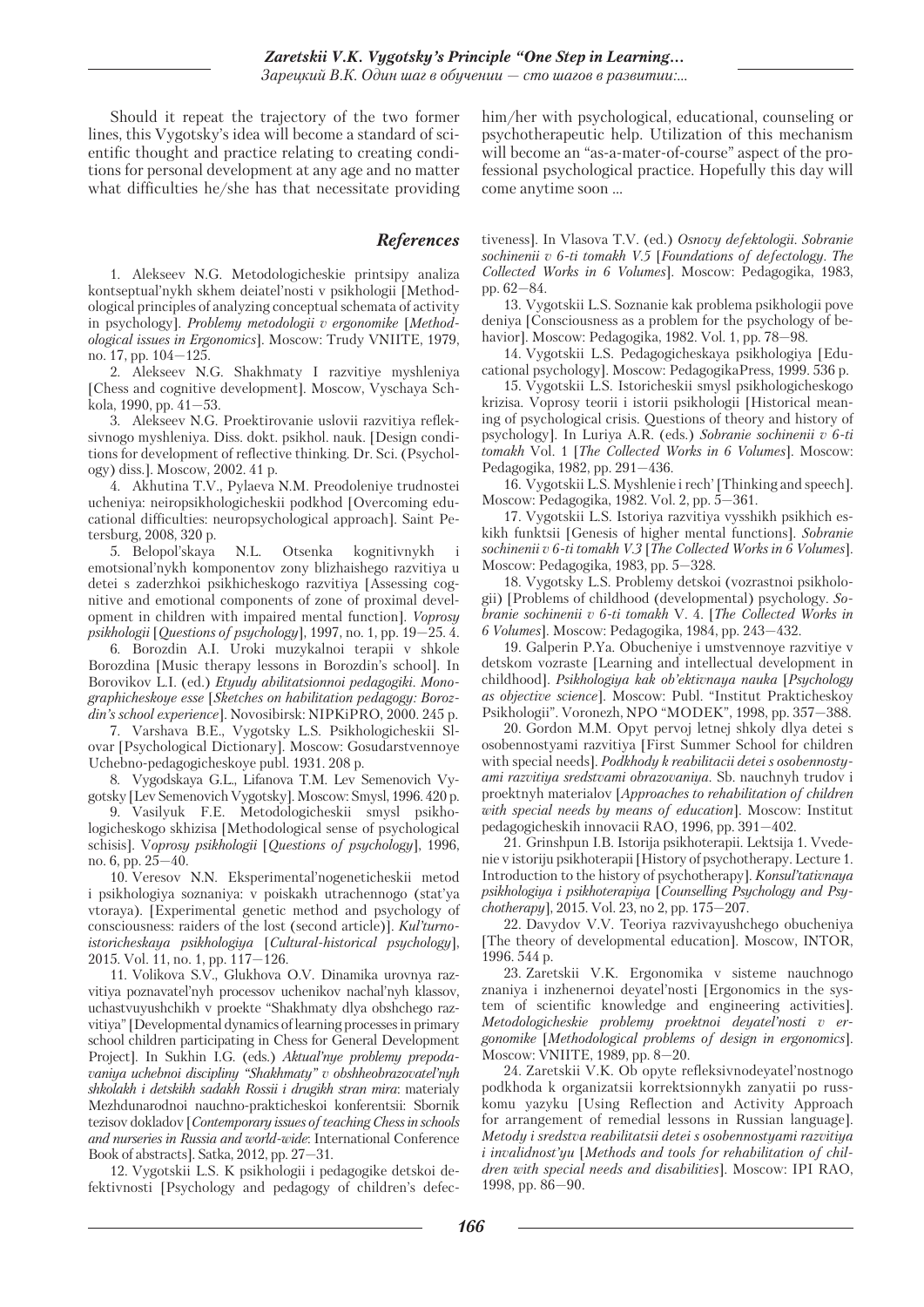25. Zaretskii V.K. Pomoshch' detyam s trudnostyami v obuchenii v opore na zonu blizhaishego razvitiya [Helping children with learning difficulties in relying on the zone of proximal development]. Materialy mezhdunarodnoi konferentsii "*Kul'turno-istoricheskaya psikhologiya: sovremennoe sostoyanie i perspektivy razvitiya*" (Moscow, 3—4 October 2006) [C*ultural-historical psychology: current situation and prospects of development*. Proceedings of the international conference]. Moscow: OOO "ALVIAN", 2007, pp. 111—119.

26. Zaretskii V.K. O chem ne uspel napisat' L.S.Vygotskii [What Vygotsky didn't have time to write]. *Kul'turno-istoricheskaya psikhologiya* [*Сultural-historical psychology*], 2007, no. 3, pp. 96—104.

27. Zaretskii V.K. Evristicheskii potentsial ponyatiya "zona blizhaishego razvitiya" [Heuristic potential of the concept of the "zone of proximal development"]. *Voprosy psikhologii* [*Questions of psychology*], 2008, no. 6, pp. 13—25.

28. Zaretskii V.K. Dumaya o Piotre Yakovleviche Gal'perine [Thinking about Piotr Yakovlevich Galperin]. *Kul'turno-istoricheskaya psikhologiya* [*Cultural-historical psychology*], 2012, no. 1, pp. 73—85.

29. Zaretskii V.K. Stanovlenie i sushchnost' refleksivno deyatel'nostnogo podkhoda v okazanii konsul'tativnoi psikhologopedagogicheskoi pomoshchi [Development and nature of Reflection and Activity Approach to the provision of advisory psychological and educational assistance]. *Konsul'tativnaya psikhologiya i psikhoterapiya* [*Counseling psychology and psychotherapy*], 2013, no. 2, pp. 8—37. (In Russ., abstr. in Engl.).

30. Zaretskii V.K. Teorema L.S. Vygotskogo "Odin shag v obuchenii — sto shagov v razvitii»: v poiskah dokazatel'stva" [L.S. Vygotsky's Principle "One Step in Learning — A Hundred Steps in Development": In Search of Evidence]. *Kul'turnoistoricheskaya psikhologiya* [*Сultural-historical psychology*], 2015. Vol. 11, no. 3, pp. 44—63. doi:10.17759/chp.2015110305 (In Russ., abstr. in Engl.)

31. Zaretskii V.K., Gordon M.M. O vozmozhnosti individualizatsii obrazovatel'nogo protsessa na osnove refleksivnodeyatel'nostnogo podkhoda v inklyuzivnoi praktike [Possibility of individualization of the educational process on the basis of Reflection and Activity Approach in the inclusive practice]. *Psikhologicheskaya nauka i obrazovanie* [*Psychology science and education*], 2011, no. 3, pp. 19—26.

32. Zaretskii V.K., Zaretskii Yu.V. Sluchai Denisa G [Case of Denis G.]. *Zhurnal konsul'tativnoi psikhologii i psikhoterapii* [*Journal of counseling psychology and psychotherapy*], 2015, no. 2, pp. 166—180.

33. Zaretskii V.K., Smirnova N.S., Zaretskii Yu.V., Evlashkina N.M., Kholmogorova A.B. Tri glavnye problemy podrostka s deviantnym povedeniem. Pochemu voznikayut? Kak pomoch'? [Three major problems with adolescent deviant behavior. Why there? How to help?]. Moscow: Forum, 2011. 208 p.

34. Zaretskii Yu.V. Sub'ektnaya pozitsiya po otnosheniyu k uchebnoi deyatel'nosti kak resurs razvitiya i predmet issledovaniya [Sense of agency in relation to educational activities as developmental resource, and subject of study]. *Konsul'tativnaya psikhologiya i psikhoterapiya* [*Counseling psychology and psychotherapy*], 2013, no. 2, pp. 110—128.

35. Zinchenko V.P. Lev Semenovich Vygotskii: zhizn' i deyatel'nost' [L.S. Vygotsky: life and activity]. In Shchedrina T.G. (ed.). *Stil' myshleniya: problema istoricheskogo edinstva nauchnogo znaniya. K 80-letiyu Vladimira Petrovicha Zinchenko. Kollektivnaya monografiya* [*Way of thinking: the problem of the historical unity of scientific knowledge. V.P. Zinchenko Eightieth Anniversary*]. Moscow: Rossiiskaya politicheskaya entsiklopediya (ROSSPEN), 2011, pp. 294—299.

36. Zaretskii V.K. (eds.) K razvitiyu cherez shakhmati: refleksivno-deyatel'nostnyi podkhod. Metodicheskoe posobie po vedeniyu zaniatii v nachal'noi shkole [To Development through Chess: Reflection and Activity Approach. Primary School Teacher's Guide]. Moscow: Publ. "Reichl", 2016. 94 p.

37. Kolomeitsev P., Manske Ch. Kazhdii rebionok osobennii. Illyuziya defekta [Every child is exceptional. Illusion of a deficit]. Moscow: Nikeya, 2015. 240 p.

38. Glozman Zh.M. (eds.) Kompleksnaya korrektsiya trudnostei obucheniya v shkole [Integrative remediation of learning difficulties in school]. Moscow, Smysl, 2016. 544 h.

39. Korobeinikov I.A. Narusheniya razvitiya i sotsial'naya adaptatsiya [Developmental disorders and social adjustment]. Moscow: PER SE, 2001. 192 p.

40. Kravtsova E.E. Kul'turnoistoricheskie osnovy zony blizhaishego razvitiya [Cultural-historical foundations of the zone of proximal development]. *Psikhologicheskii zhurnal* [*Psychology Journal*], 2001, no. 4. Vol. 22, pp. 42—50.

41. Lebedev V.A. Vspyshki v prostranstve zhizni [Flares in the Space of Life]. *Podkhody k reabilitacii detei s osobennostiami razvitiya sredstvami obrazovaniya. Sb. nauchnyh trudov i proektnyh materialov* [*Approaches to rehabilitation of children with special needs by means of education*]. Moscow, Institut pedagogicheskih innovacii RAO, 1996, pp. 382—391

42. Leont'ev A.A. L.S. Vygotskii [L.S. Vygotsky]. Moscow: Prosveshchenie, 1990. 158 p.

43. Manske Ch. Ucheniye kak otkrytiye [Learning as discovery]. Moscow, Smysl, 2014. 263 p.

44. Meshcheryakov B.G. Vzglyady Vygotskogo na nauku o detskom razvitii [Vygotsky's views on the science of child development]. *Kul'turno-istoricheskaya psikhologiya* [*Culturalhistorical psychology*], 2008, no. 3, pp. 103—112.

45. Morozov S.M. Dialektika Vygotskogo: vnechuvstvennaya real'nost' deyatel'nosti [Vygotsky's dialectic: the reality of extrasensory activity]. Moscow: Smysl, 2002. 118 p.

46. Obukhova L.F. Detskaya psikhologiya: teoriya, fakty, problem [Child psychology: theories, facts, problems]. Moscow: Trivola, 1995. 360 p.

47. Obukhova L.F., Korepanova I.A. Prostranstvennovremennaya skhema zony blizhaishego razvitiya [Space-time diagram of the zone of proximal development]. *Voprosy psikhologii* [*Questions of psychology*], 2005, no. 5, pp. 13—26.

48. Perret-Clermont A.N. Report on the International Symposium "Scientific School of L.S. Vygotsky: Traditions and Innovations" (Moscow, 27—28 June 2016).

49. Razuvaev Ju.S., Zaretskii V.K. Shakhmaty dlia obshchego razvitiya [Chess for general development]. *Mir detstva* [*World of childhood*], 2004, no. 4

50. Rubtsov V.V. Sotsial'nogeneticheskaya psikhologiya razvivayushchego obrazovaniya: deyatel'nostnyi podkhod [Socialgenetic psychology of developing education: the activity approach]. Moscow: MGPPU, 2008. 416 p.

51. Kholmogorova A.B. Rol' idei L.S. Vygotskogo dlya stanovleniya paradigmy sotsial'nogo poznaniya v sovremennoi psikhologii: obzor zarubezhnykh issledovanii i obsuzhdenie perspektiv [The role of L.S. Vygotsky's paradigm for the development of social cognition in modern psychology: a review of foreign studies and discussion of prospects]. *Kul'turnoistoricheskaya psikhologiya* [*Cultural-historical psychology*], 2015. Vol. 11, no. 3., pp. 25—43. doi:10.17759/chp.2015110304 (In Russ., abstr. in Engl.)

52. Kholmogorova A.B., Zaretskii V.K. Mozhet li kul'turno-istoricheskaya kontseptsiya L.S. Vygotskogo pomoch' nam luchshe ponyat', chto my delaem kak psikhoterapevty [Can the cultural-historical psychology of Vygotsky help us better understand what we are doing as psychotherapists]. *Kul'turno-istoricheskaya psikhologiya* [*Cultural-historical psychology*], 2011, no. 1, pp. 108—118. (In Russ., abstr. in Engl.)